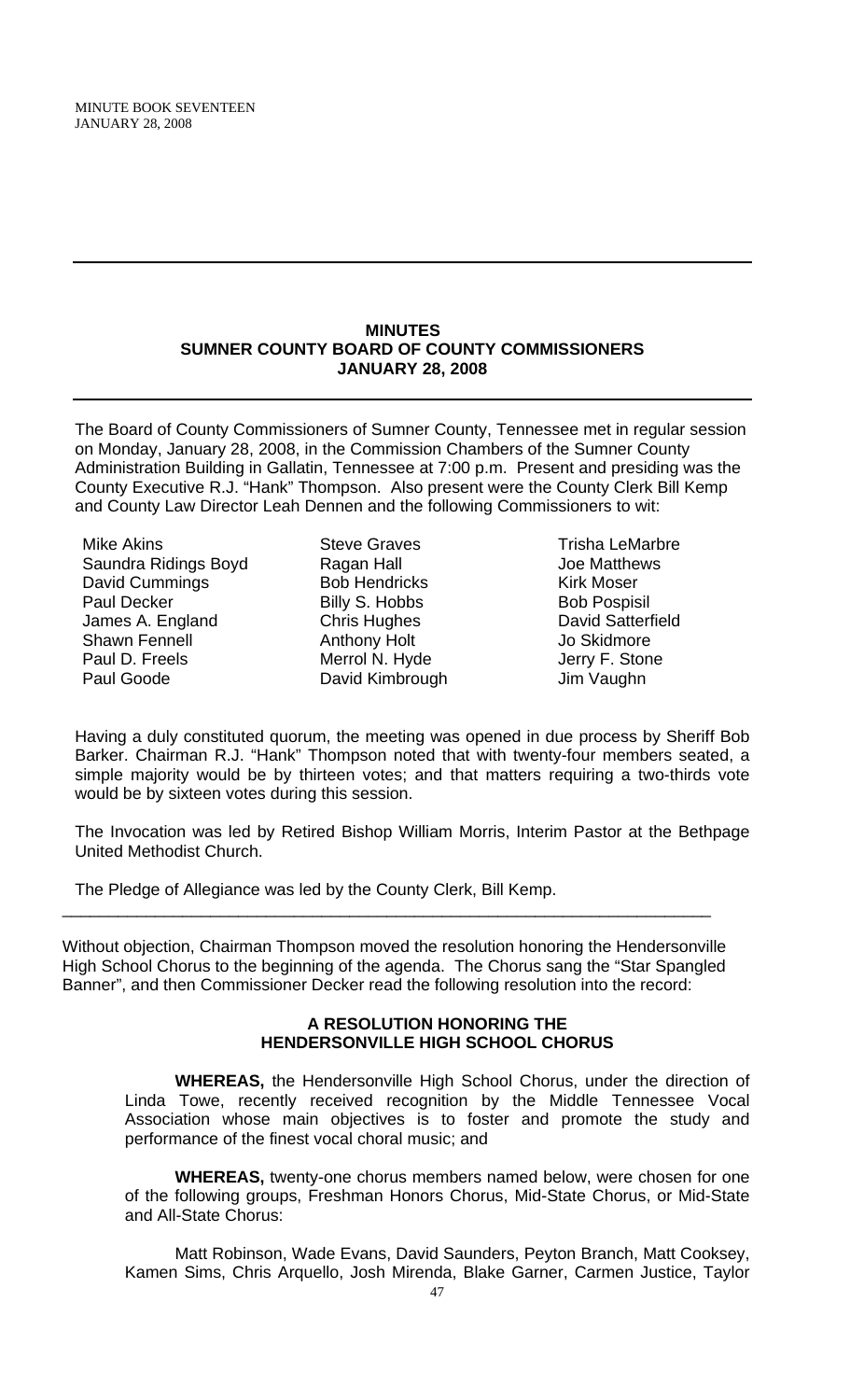Jensen, Jessica Harold, Tamara Riley, Maddie Kizer, Katie Bradley, Lindsey Steinhauer, Katie Stewart, Marissa Clark, Anna Vaughan, Lindsey Bates and Amie Karvonen; and

 **WHEREAS,** the Hendersonville High School selected chorus members have practiced hard, strived for perfection and for their outstanding efforts have brought honor not only to themselves, but to their school and this County.

**NOW, THEREFORE, BE IT RESOLVED** by the Sumner County Board of County Commissioners meeting in regular session on this the  $28<sup>th</sup>$  day of January, 2008 that this body does hereby congratulate Mrs. Linda Towe and the selected members of the Hendersonville High School Chorus; and

**BE IT FURTHER RESOLVED** that this resolution is to be spread on the minutes of this body and a copy of this resolution is to be provided to the Hendersonville High School Chorus.

\_\_\_\_\_\_\_\_\_\_\_\_\_\_\_\_\_\_\_\_\_\_\_\_\_\_\_\_\_\_\_\_\_\_\_\_\_\_\_\_\_\_\_\_\_\_\_\_\_\_\_\_\_\_\_\_\_\_\_\_\_\_\_\_

Upon motion of Commissioner Decker, seconded by Commissioner Hyde, the Commission approved the Certificate of Recognition honoring the Hendersonville High School Chorus.

# **APPROVAL OF AGENDA**

\_\_\_\_\_\_\_\_\_\_\_\_\_\_\_\_\_\_\_\_\_\_\_\_\_\_\_\_\_\_\_\_\_\_\_\_\_\_\_\_\_\_\_\_\_\_\_\_\_\_\_\_\_\_\_\_\_\_\_\_\_\_\_\_\_\_\_\_\_

Commissioner Skidmore moved, seconded by Commissioner Matthews, to move the Report of Chair above Recognition of the Public. Commissioner Vaughn moved, seconded by Commissioner Fennell, to request the Emergency Services Committee agenda as the report before the Budget Committee Report and to adopt the agenda with the additions and changes. Commissioner Moser noted a correction on the Consent Agenda, Resolution 0801-10, with the appropriation figure appropriately reflected as \$228,694.00. The Commission approved the agenda as amended by unanimous voice vote of the body.

## **APPROVAL OF MINUTES**

The minutes for the meeting of this body held on December 17, 2007, and recorded in the office of the Clerk, Bill Kemp, were approved by voice vote after Commissioner Skidmore made the motion, seconded by Commissioner Goode. Commissioner Moser abstained.

## **REPORT OF THE CHAIR**

Commissioner Pospisil read the following resolution into the record:

#### **A RESOLUTION HONORING MR. JOE WILLIAMS**

 **WHEREAS,** Mr. Joe Williams has served as the Fire Chief of the White House Community Volunteer Fire Department for the past twenty years during which time the service has grown to a well respected organization that answers 700-800 calls per year; and

**WHEREAS**, during his tenure, Mr. Williams has given freely of his time, put his life on the line and dedicated himself to caring for the lives and property of others; and

**WHEREAS,** Mr. Williams has demonstrated civic-mindedness and his commitment to serve the citizens of Sumner County has been instrumental in bringing progress and advancement to this county and by the giving of his time and talents, has contributed distinctive guidance and direction to the citizens and leadership of Sumner County.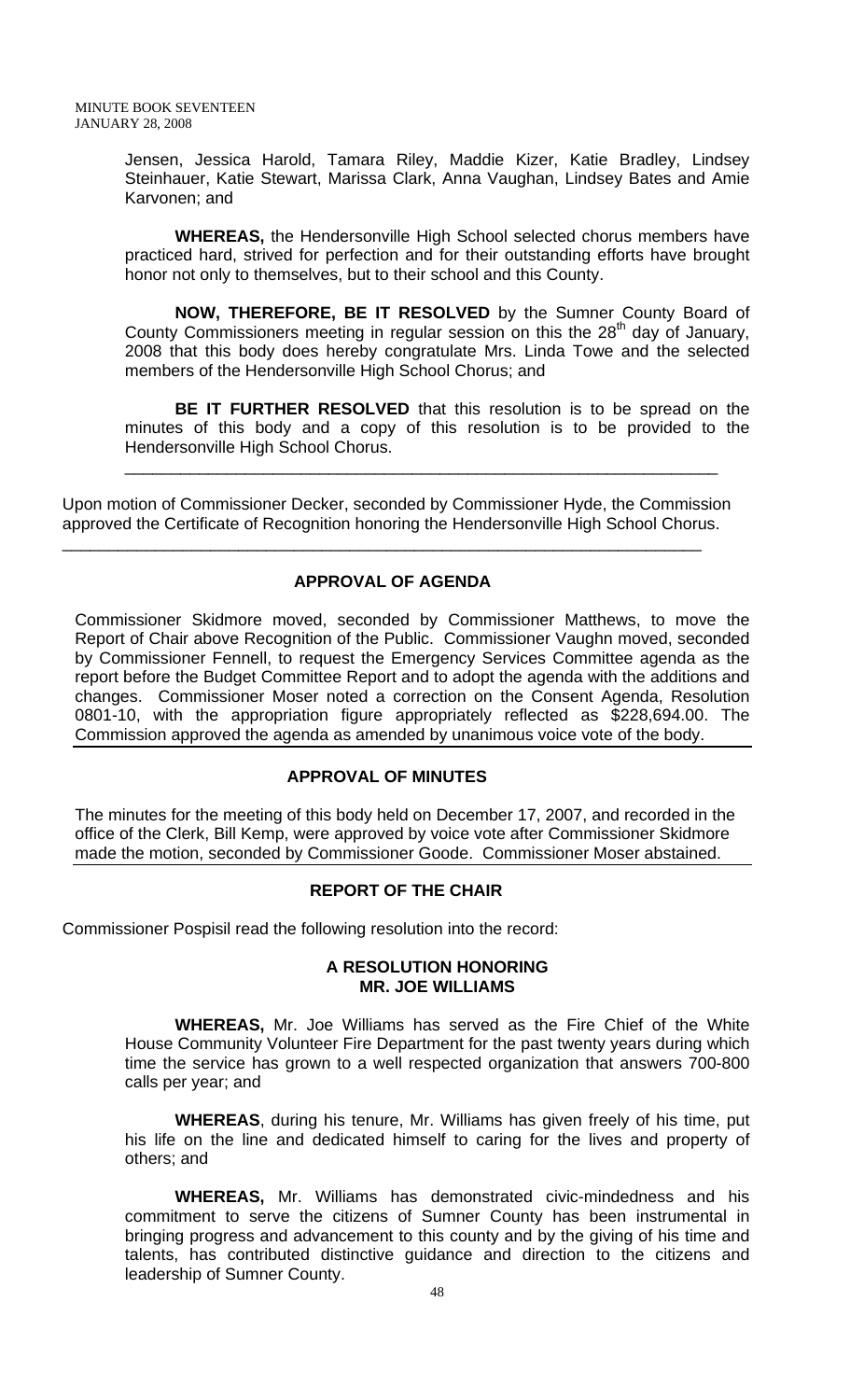**NOW, THEREFORE, BE IT RESOLVED** by the Sumner County Board of County Commissioners meeting in regular session on this the  $28<sup>th</sup>$  day of January, 2008 that this body does hereby honor and commend Mr. Joe Williams for his for his dedication and service to the White House Community Volunteer Fire Department and the citizens and government of Sumner County; and

**BE IT FURTHER RESOLVED** that this resolution is to be spread on the minutes of this body and a copy of this resolution is to be provided to Mr. Joe Williams.

\_\_\_\_\_\_\_\_\_\_\_\_\_\_\_\_\_\_\_\_\_\_\_\_\_\_\_\_\_\_\_\_\_\_\_\_\_\_\_\_\_\_\_\_\_\_\_\_\_\_\_\_\_\_\_\_\_\_\_\_\_\_\_\_

Upon motion of Commissioner Pospisil, seconded by Commissioner Hobbs, the Commission approved the Certificate of Recognition honoring Mr. Williams.

\_\_\_\_\_\_\_\_\_\_\_\_\_\_\_\_\_\_\_\_\_\_\_\_\_\_\_\_\_\_\_\_\_\_\_\_\_\_\_\_\_\_\_\_\_\_\_\_\_\_\_\_\_\_\_\_\_\_\_\_\_\_\_\_\_\_\_\_\_\_\_\_\_\_

Westmoreland Mayor Ricky Woodard read a proclamation honoring County Executive Hank Thompson for his service to the City of Westmoreland and its citizens. Mr. Woodard and the Town Council declared Hank Thompson appreciation days during the past holiday season.

Chairman Thompson read a letter from Shackle Island farmers who were appreciative to the Commission for the Hay Assistance program.

# **RECOGNITION OF THE PUBLIC**

\_\_\_\_\_\_\_\_\_\_\_\_\_\_\_\_\_\_\_\_\_\_\_\_\_\_\_\_\_\_\_\_\_\_\_\_\_\_\_\_\_\_\_\_\_\_\_\_\_\_\_\_\_\_\_\_\_\_\_\_\_\_\_\_\_\_\_\_\_\_\_\_\_\_

Chairman Thompson opened the floor to allow the public to speak concerning any matter on the agenda. He stated that public comments were limited to five minutes. Commissioner Stone moved, seconded by Commissioner Satterfield, to move Public Comments to the time when the items are being discussed on the agenda. The motion carried by voice vote of the body.

\_\_\_\_\_\_\_\_\_\_\_\_\_\_\_\_\_\_\_\_\_\_\_\_\_\_\_\_\_\_\_\_\_\_\_\_\_\_\_\_\_\_\_\_\_\_\_\_\_\_\_\_\_\_\_\_\_\_\_\_\_\_\_\_\_\_\_\_\_

Chairman Thompson introduced the following resolution:

**0801-NOT A RESOLUTION TO APPROVE AND ACCEPT APPLICATIONS FOR NOTARY PUBLIC POSITIONS AND PERSONAL SURETY GUARANTORS** 

 **WHEREAS,** according to the law of the State of Tennessee, an individual must apply for the office of notary public in the county of residence, or of their principal place of business; and

 **WHEREAS**, state statute requires personal sureties making bonds for Notaries publics to be approved by the Sumner County Commission; and

 **WHEREAS,** said applicant must be approved by the County Commission assembled; and

 **WHEREAS,** Bill Kemp, Sumner County Clerk, has certified according to the records of his office that the persons named on the attached listing labeled "SUMNER COUNTY NOTARY PUBLIC APPLICATIONS and SURETY GUARANTORS" have duly applied for the positions so sought; and

 **BE IT FURTHER RESOLVED THAT THIS TAKE EFFECT FROM AND AFTER PASSAGE.** 

 **–––––––––––––––––––––––––––––––––––––––––––––––––––––––––**

BROWN, CARRIE ANNETTE NICHOLS, CAROL ANN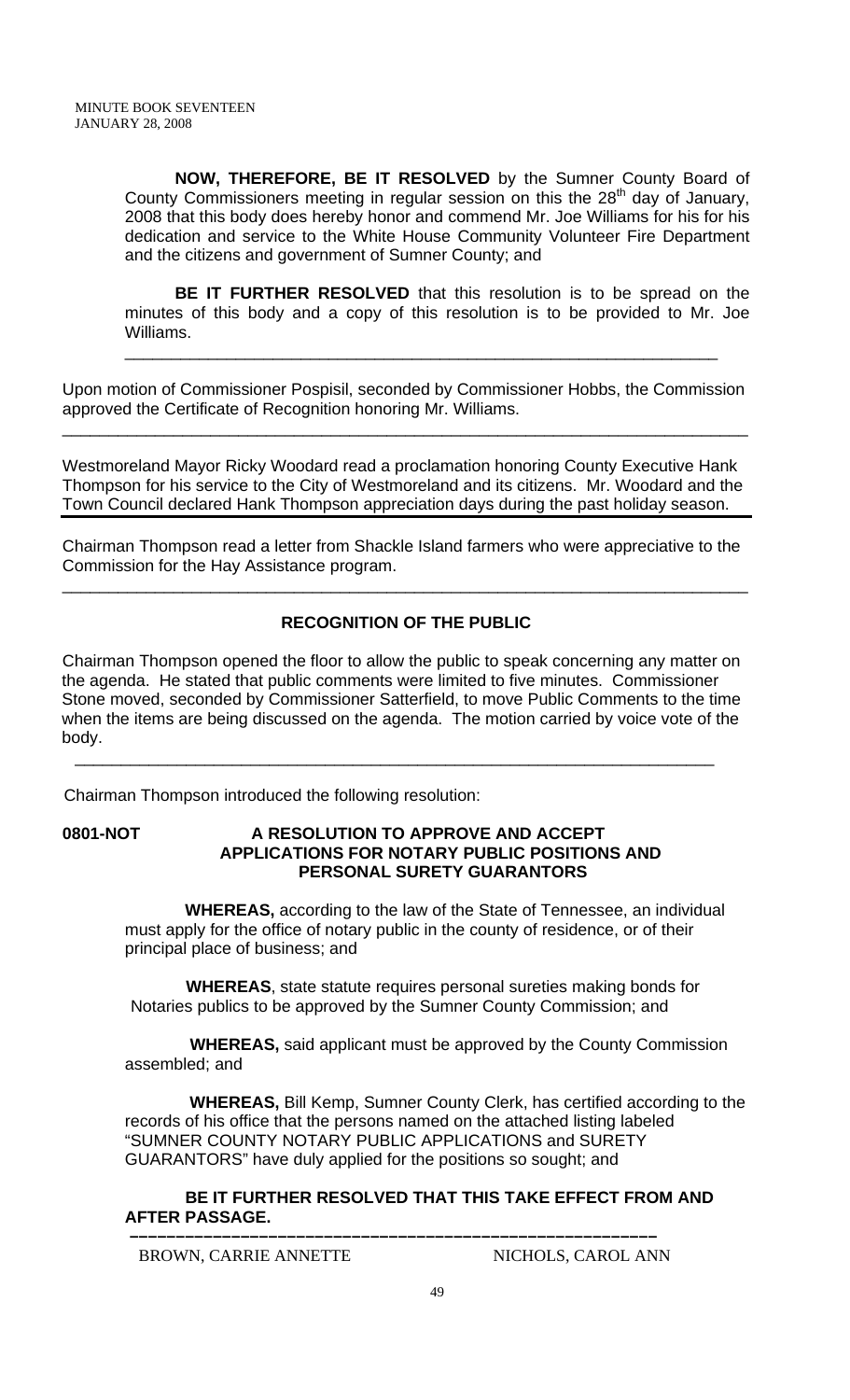BURNS, LINDA A CAMPBELL, CATHEY CATRON, DEBRA R CORNWELL, MILDRED EARLINE DAVENPORT, DANNY MICHAEL DEVAULT, LINDA BELLE DILLARD, GLORIA JUNE DUNN, SONJA KAE ENDSLEY, CHRISTE RUSSELL FERGUSON, KARON TEASLEY FREEDLE, JOSEPH BRACKIN GANT, WANDA JEWEL HALE, TERESA STAMPS HAWKINS, CELESTINA HOLLAND, KENYA JONES JUSTICE, JO ANNE KING, EVELYN LONG, DOUGLAS JAMES MARTINEZ, ELIA CAVAZOS MATTHEWS, LENA KATE MORRISON, SHEILA SAYLORS

MUELLER, RANDI LEE MUMFORD, ROLAND FERNANDO NEAL, VICKI HALL NEELY, NANCY PURYEAR OWENS, KAREN S PELADEAU, SHARLENE MARGARET RAMBO, JOYCE ANN REYNOLDS, SANDRA M RIGGINS, TARA LEIGH RODGERS, ALAN WILSON SIMONS, NADINE THERESA SLAYTON, ANN SHAW TIMMONS, TINA MARIE TIPTON, SANDRA STURGIS TRULL, VICKIE SUTTON WARNER, LENA HINES WATERS, PATRICIA ANN WEST, PATRICIA DORIS WEST, JUDY TURNER WILSON, DANETTE LAN

Commissioner Matthews stated that he had a direct conflict and would not be voting. Upon motion of Commissioner Skidmore, seconded by Commissioner Vaughn, voting was recorded in the following manner:

| 0801-NOT         |   | Yes: 21       | <b>No: 0</b> | Abs: 2       | 07:20 PM |
|------------------|---|---------------|--------------|--------------|----------|
| <b>Hobbs</b>     |   | Pospisil      |              | Cummings     | ∨        |
| Skidmore         |   | <b>Freels</b> |              | <b>Stone</b> | Α        |
| Hughes           |   | Kimbrough     | Y            | Goode        |          |
| Moser            |   | <b>Decker</b> |              | Hyde         |          |
| <b>Hendricks</b> |   | Vaughn        |              | LeMarbre     |          |
| <b>Matthews</b>  | A | <b>Boyd</b>   |              | England      | Y        |
| Graves           |   | Satterfield   |              | Holt         |          |
| <b>Akins</b>     |   | Fennell       |              | Hall         |          |

 Commissioner Cummings requested his vote be cast as yes, as reflected above. Chairman Thompson declared the election of Notaries Public by the body.

\_\_\_\_\_\_\_\_\_\_\_\_\_\_\_\_\_\_\_\_\_\_\_\_\_\_\_\_\_\_\_\_\_\_\_\_\_\_\_\_\_\_\_\_\_\_\_\_\_\_\_\_\_\_\_\_\_\_\_\_\_\_\_\_\_\_\_\_\_

## **REPORT FROM COUNTY OFFICIALS**

 By motion of Commissioner Cummings, seconded by Commissioner Pospisil, the commissioners approved unanimously the filing as received of the following reports: County Investments, County General Fund, County Debt Service Fund, County Highway Fund, County Capital Outlay Fund, School General Purpose Fund, School Federal Projects Fund, School Food Service Fund, Employee Health Insurance Trust Fund, Employee Dental Insurance Trust Fund, Casualty Insurance Trust Fund, County Trustee Funds, Special Reports: County Dental Insurance Claim Payments, County Health Insurance Claim Payments, County Property Tax Collections, County EMS Billing/Collections/Balances, County Sales Tax Collections, County Wheel Tax Collections, County Tax Rates/Property Values and County School Loan Program Rates. Approval of the filing of these records does not certify to the accuracy of the documents.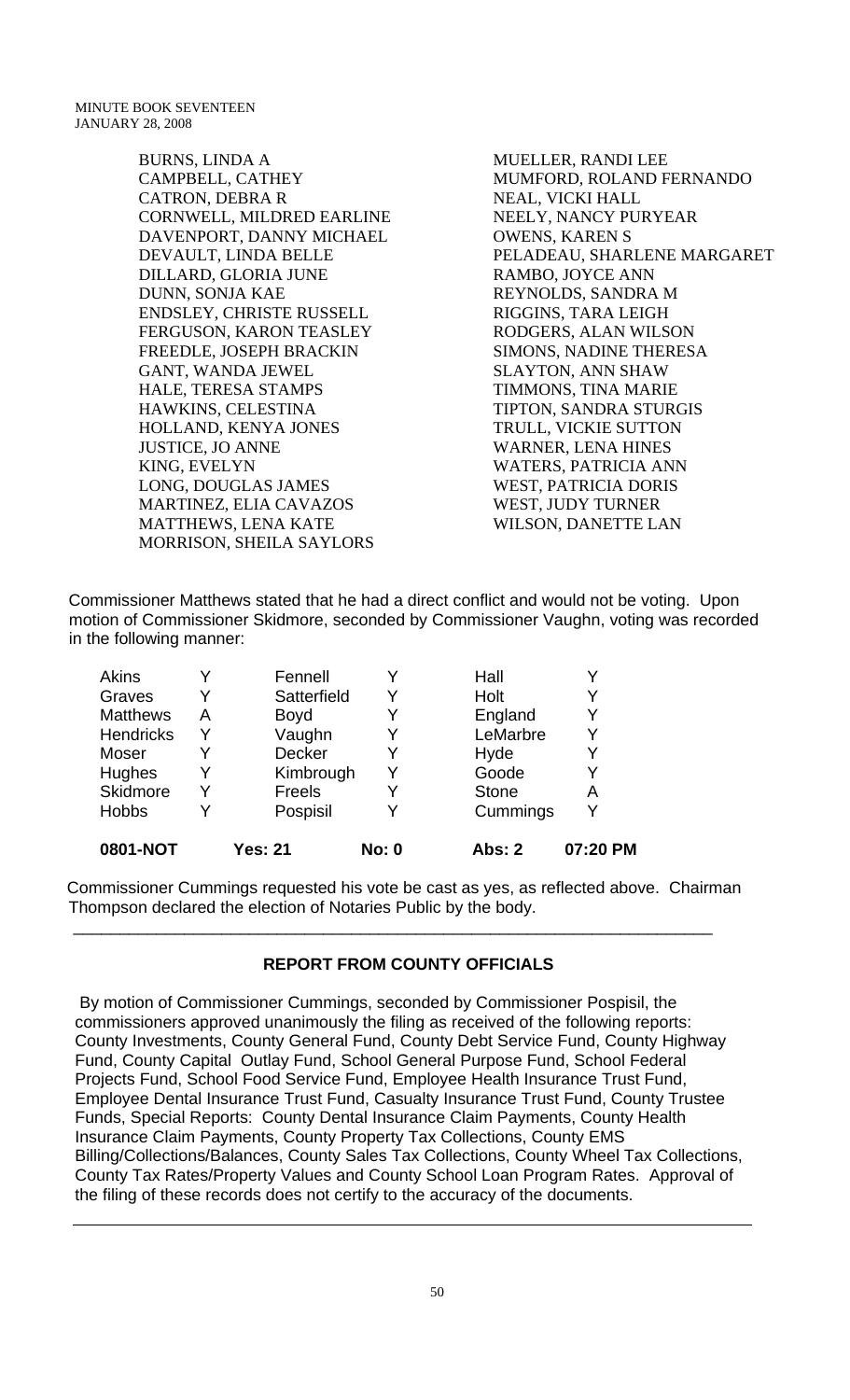## **COMMITTEE ON COMMITTEES**

Commissioner LeMarbre announced the County Executive's recommended replacement of Leon Strong on the Sumner County Planning Commission to be Dan Downs. She so moved and was seconded by Commissioner Holt. The motion was approved unanimously.

Commissioner LeMarbre announced the expiring terms on the Agricultural Extension Service Committee: David Cummings and Anthony Holt, Commissioners; Mike Bradley, Farmer; and Vivian Reece, Farm Woman. Extension Director Clint Parker requested the re-appointment of David Cummings and Vivian Reece; and the appointment of Shawn Fennell and Charlie Carr, a farmer. All agreed to serve. Commissioner LeMarbre so moved, seconded by Commissioner Holt, and the motion passed unanimously by voice vote of the body.

Commissioner LeMarbre announced the expiring term of James A. England on the County Records Commission. Upon motion of Commissioner LeMarbre, seconded by Commissioner Matthews, the Commission voted unanimously to approve the re-appointment of Mr. England to serve another term.

Commissioner LeMarbre reported there were no appointments for the February meeting at this time.

\_\_\_\_\_\_\_\_\_\_\_\_\_\_\_\_\_\_\_\_\_\_\_\_\_\_\_\_\_\_\_\_\_\_\_\_\_\_\_\_\_\_\_\_\_\_\_\_\_\_\_\_\_\_\_\_\_\_\_\_\_\_\_\_\_\_\_\_\_\_\_\_\_\_\_

#### **HIGHWAY COMMISSION**

Commissioner Hall introduced the following resolution and moved for approval; Commissioner Graves seconded the motion.

#### **0801-01 A RESOLUTION APPROVING THE ATTACHED AS THE OFFICIAL ROAD LIST OF SUMNER COUNTY**

**BE IT RESOLVED** by the Sumner County Board of County Commissioners meeting in regular session on this 28<sup>th</sup> day of January, 2008 that this body upon recommendation of the Road Superintendent hereby adopts and approves Exhibit A hereto as the official Road List of Sumner County.

**BE IT FURTHER RESOLVED** that the County Clerk is directed to enter the attached official Road List upon the books maintained for such purposes.

\_\_\_\_\_\_\_\_\_\_\_\_\_\_\_\_\_\_\_\_\_\_\_\_\_\_\_\_\_\_\_\_\_\_\_\_\_\_\_\_\_\_\_\_\_\_\_\_\_\_\_\_\_\_\_\_\_\_\_\_\_\_\_\_\_\_\_\_\_\_\_\_\_\_\_\_\_\_\_\_\_\_

The electronic vote was recorded in the following manner:

| Akins        | Y | Fennell          | Y            | Cummings      |          |
|--------------|---|------------------|--------------|---------------|----------|
| Hall         | Y | Graves           | Y            | Satterfield   | Y        |
| Holt         | Y | <b>Matthews</b>  | Y            | <b>Boyd</b>   |          |
| England      | Y | <b>Hendricks</b> | Y            | Vaughn        |          |
| LeMarbre     | Y | Moser            | Y            | <b>Decker</b> |          |
| Hyde         | Y | Hughes           | Y            | Kimbrough     | Y        |
| Goode        | Y | Skidmore         | Y            | <b>Freels</b> |          |
| <b>Stone</b> | Y | <b>Hobbs</b>     | Y            | Pospisil      |          |
| 0801-01      |   | <b>Yes: 24</b>   | <b>No: 0</b> | Abs: 0        | 07:24 PM |

Chairman Thompson declared Resolution 0801-01 approved by the body.

Commissioner Hall introduced the following resolution and moved for approval; Commissioner Hobbs seconded the motion.

\_\_\_\_\_\_\_\_\_\_\_\_\_\_\_\_\_\_\_\_\_\_\_\_\_\_\_\_\_\_\_\_\_\_\_\_\_\_\_\_\_\_\_\_\_\_\_\_\_\_\_\_\_\_\_\_\_\_\_\_\_\_\_\_\_\_\_\_\_\_\_

#### **0801-02 A RESOLUTION ACCEPTING THE FOLLOWING ROADS AS A CLASS 1**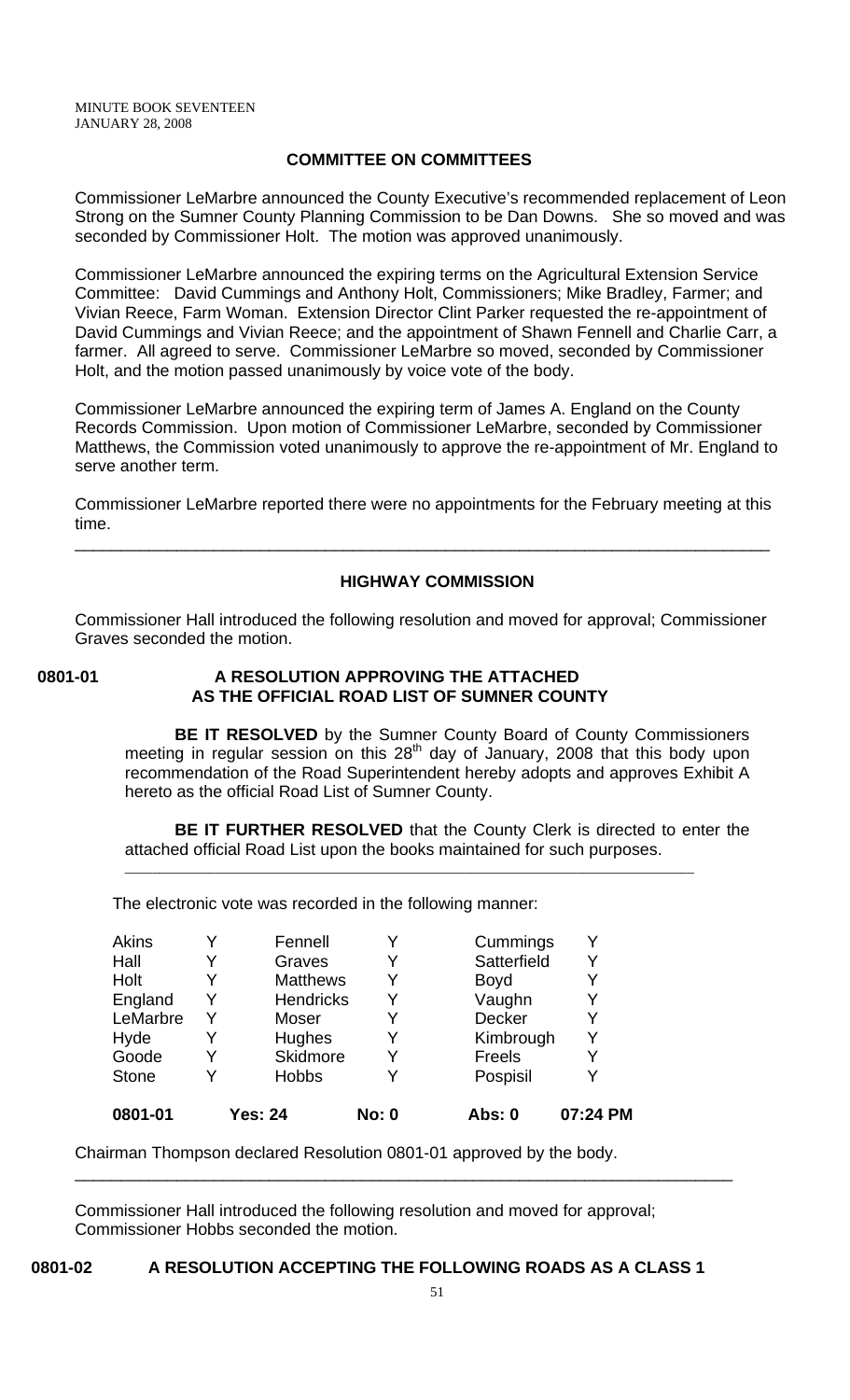## **COUNTY ROADS**

**BE IT RESOLVED** by the Sumner County Board of County Commissioners meeting in regular session on this the  $28<sup>th</sup>$  day of January, 2008 that this body hereby accepts the following roads as Class 1 County Roads (attached herewith).

- Weiss Road, being .20 miles in length beginning at a dead end off of Clearview Road and ending at a dead end and having fifty feet (50') right-of-way and twenty-two feet (22') road bed width; and
- Roland Court, being .10 miles in length beginning at a dead end off of Weiss Road and ending at a dead end and having fifty feet (50') right-of-way and twentytwo feet (22') road bed width; and
- Angus Court, being .10 miles in length beginning at a dead end off of Weiss Road and ending at a dead end and having fifty feet (50') right-of-way and twentytwo feet (22') road bed width; and
- Phillip Drive, being .23 miles in length beginning at the existing Phillip Drive at mile marker .27 and ending at a cul-de-sac and having fifty feet (50') right-of-way and twenty-two feet (22') road bed width; and

**BE IT FURTHER RESOLVED** that said roads be added to the official Road List.

\_\_\_\_\_\_\_\_\_\_\_\_\_\_\_\_\_\_\_\_\_\_\_\_\_\_\_\_\_\_\_\_\_\_\_\_\_\_\_\_\_\_\_\_\_\_\_\_\_\_\_\_\_\_\_\_\_\_\_\_\_\_\_\_\_

The electronic vote was recorded in the following manner:

| <b>Hobbs</b> | Y | Pospisil         | Y |               |   |
|--------------|---|------------------|---|---------------|---|
| Goode        | Y | Skidmore         | Y | <b>Stone</b>  |   |
| Hyde         | Y | Hughes           | Y | Kimbrough     | Y |
| LeMarbre     | Y | Moser            | Y | <b>Decker</b> | Y |
| England      | Y | <b>Hendricks</b> | Y | Vaughn        |   |
| Holt         | Y | <b>Matthews</b>  | Y | <b>Boyd</b>   | Y |
| Hall         | Y | Graves           | Y | Satterfield   | Y |
| Akins        | v | Fennell          | Y | Cummings      |   |

Chairman Thompson declared Resolution 0801-02 approved by the body.

## **EDUCATION COMMITTEE**

**\_\_\_\_\_\_\_\_\_\_\_\_\_\_\_\_\_\_\_\_\_\_\_\_\_\_\_\_\_\_\_\_\_\_\_\_\_\_\_\_\_\_\_\_\_\_\_\_\_\_\_\_\_\_\_\_\_\_\_\_\_\_\_\_\_\_\_\_\_\_** 

Commissioner Decker reported on the conditions at the Nannie Berry Elementary School, regarding the cleanup of an overflow toilet. He reported that Resolution 0801-10, approved unanimously by the Education Committee, was under the Budget Committee report.

**\_\_\_\_\_\_\_\_\_\_\_\_\_\_\_\_\_\_\_\_\_\_\_\_\_\_\_\_\_\_\_\_\_\_\_\_\_\_\_\_\_\_\_\_\_\_\_\_\_\_\_\_\_\_\_\_\_\_\_\_\_\_\_\_\_\_\_\_\_** 

#### **PUBLIC WORKS COMMITTEE**

Commissioner Goode introduced the following resolution and moved for approval; Commissioner Hall seconded the motion.

#### **0801-03 A RESOLUTION ESTABLISHING A POLICY TO ADDRESS BONDING REQUIREMENTS FOR STORM WATER DRAINAGE REGULATIONS**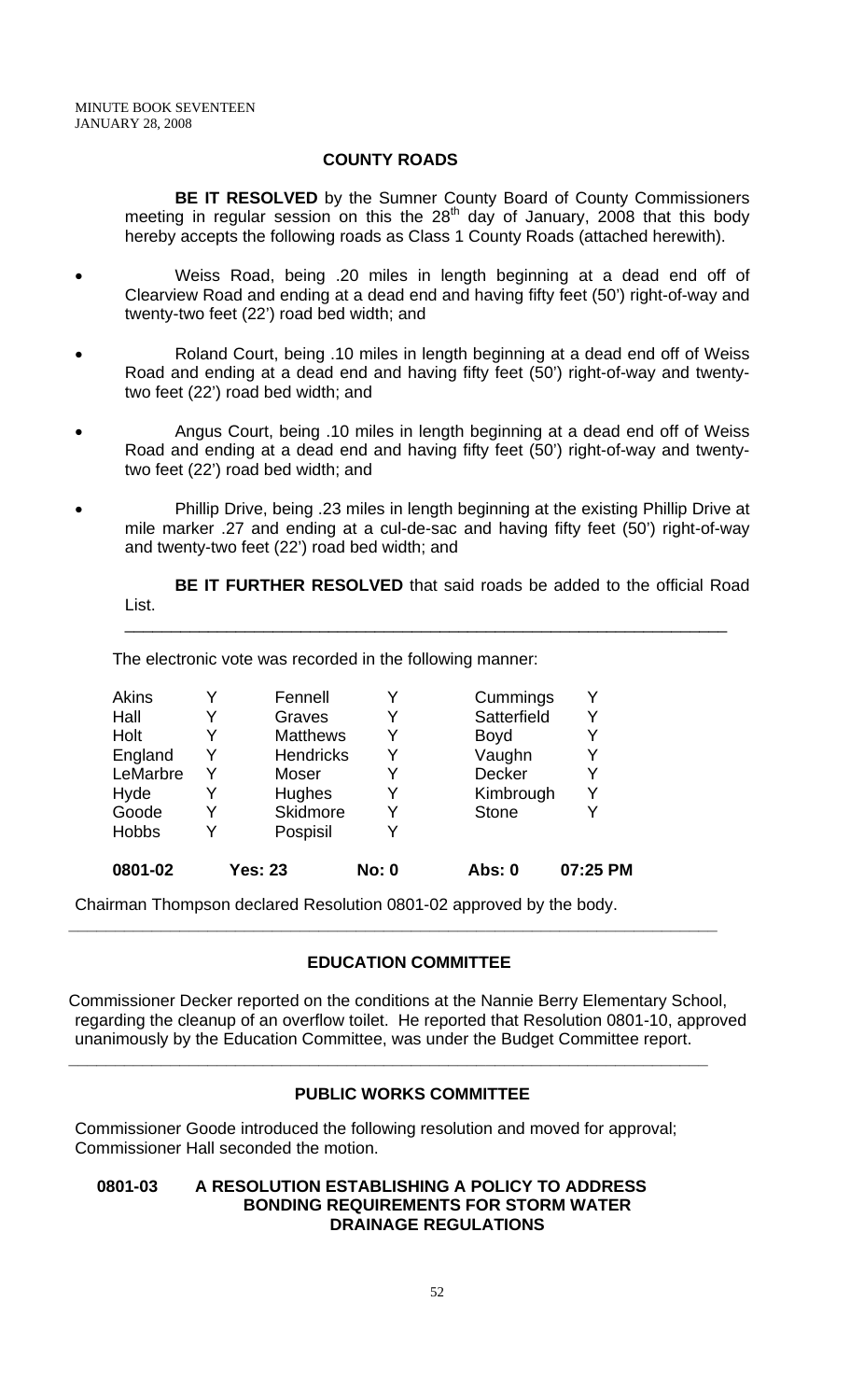**BE IT RESOLVED** by the Sumner County Board of County Commissioners meeting in regular session on this the  $28<sup>th</sup>$  day of January, 2008 that this body establishes the following policy to address bonding requirements for Sumner County Storm Water Drainage Regulations ("Regulations") as set forth in the Sumner County Storm Water Ordinance for any public or private utility firm which contracts to provide utilities.

It is the policy of this County that:

- (1) all public or private utilities performing work which is affected or covered by the Regulations must post a bond or letter of credit, prior to work being performed, to insure the proper handling of the requirements of Sumner County Storm Water Drainage Ordinance; and
- (2) the County Engineer shall determine the minimum and maximum amount of the bond required to be posted by such utility, prior to any work by the utility, with the minimum being  $$ -0-$  and the maximum being  $$100,000.00$ . Any bond the County Engineer believes should be in excess of the maximum should be presented to the full Public Works Committee for determination; and
- (3) in the event the Regulations are not followed, the bond or letter of credit can be called by the County Engineer in order to have the necessary requirements met; and
- (4) failure to properly post the bond could result in local as well as state and federal fines and citations; and
- (5) the county also reserves the right to place a stop work order on the project; and
- (6) this policy applies to all work covered by the Regulations.

Commissioner Graves declared a direct conflict of interest and stated that he would not be voting. The electronic vote was recorded in the following manner:

\_\_\_\_\_\_\_\_\_\_\_\_\_\_\_\_\_\_\_\_\_\_\_\_\_\_\_\_\_\_\_\_\_\_\_\_\_\_\_\_\_\_\_\_\_\_\_\_\_\_\_\_\_\_\_\_\_\_\_\_\_\_\_\_

| 0801-03          |   | <b>Yes: 23</b> | <b>No: 0</b> | <b>Abs: 0</b> | 07:28 PM |
|------------------|---|----------------|--------------|---------------|----------|
| <b>Hobbs</b>     |   | Pospisil       |              |               |          |
| Skidmore         | Y | <b>Freels</b>  | Y            | <b>Stone</b>  |          |
| Hughes           | Y | Kimbrough      | Y            | Goode         | Y        |
| Moser            |   | <b>Decker</b>  | Y            | Hyde          |          |
| <b>Hendricks</b> | Y | Vaughn         | Y            | LeMarbre      | Y        |
| <b>Matthews</b>  | Y | <b>Boyd</b>    | Y            | England       |          |
| Hall             |   | Satterfield    | Y            | Holt          |          |
| Akins            |   | Fennell        |              | Cummings      |          |

Chairman Thompson declared Resolution 0801-03 approved by the body.

Commissioner Goode introduced the following resolution and moved for approval; Commissioner Hall seconded the motion.

 $\overline{\phantom{a}}$  ,  $\overline{\phantom{a}}$  ,  $\overline{\phantom{a}}$  ,  $\overline{\phantom{a}}$  ,  $\overline{\phantom{a}}$  ,  $\overline{\phantom{a}}$  ,  $\overline{\phantom{a}}$  ,  $\overline{\phantom{a}}$  ,  $\overline{\phantom{a}}$  ,  $\overline{\phantom{a}}$  ,  $\overline{\phantom{a}}$  ,  $\overline{\phantom{a}}$  ,  $\overline{\phantom{a}}$  ,  $\overline{\phantom{a}}$  ,  $\overline{\phantom{a}}$  ,  $\overline{\phantom{a}}$ 

**0801-04 A RESOLUTION CREATING A STORM WATER APPEALS COMMITTEE PURSUANT TO THE DIRECTIVES OF THE SUMNER COUNTY STORM WATER MANAGEMENT ORDINANCE AND NAMING THE PUBLIC WORKS COMMITTEE TO PERFORM THE NECESSARY DUTIES AND SETTING THE DIRECTIVE FOR APPEALS**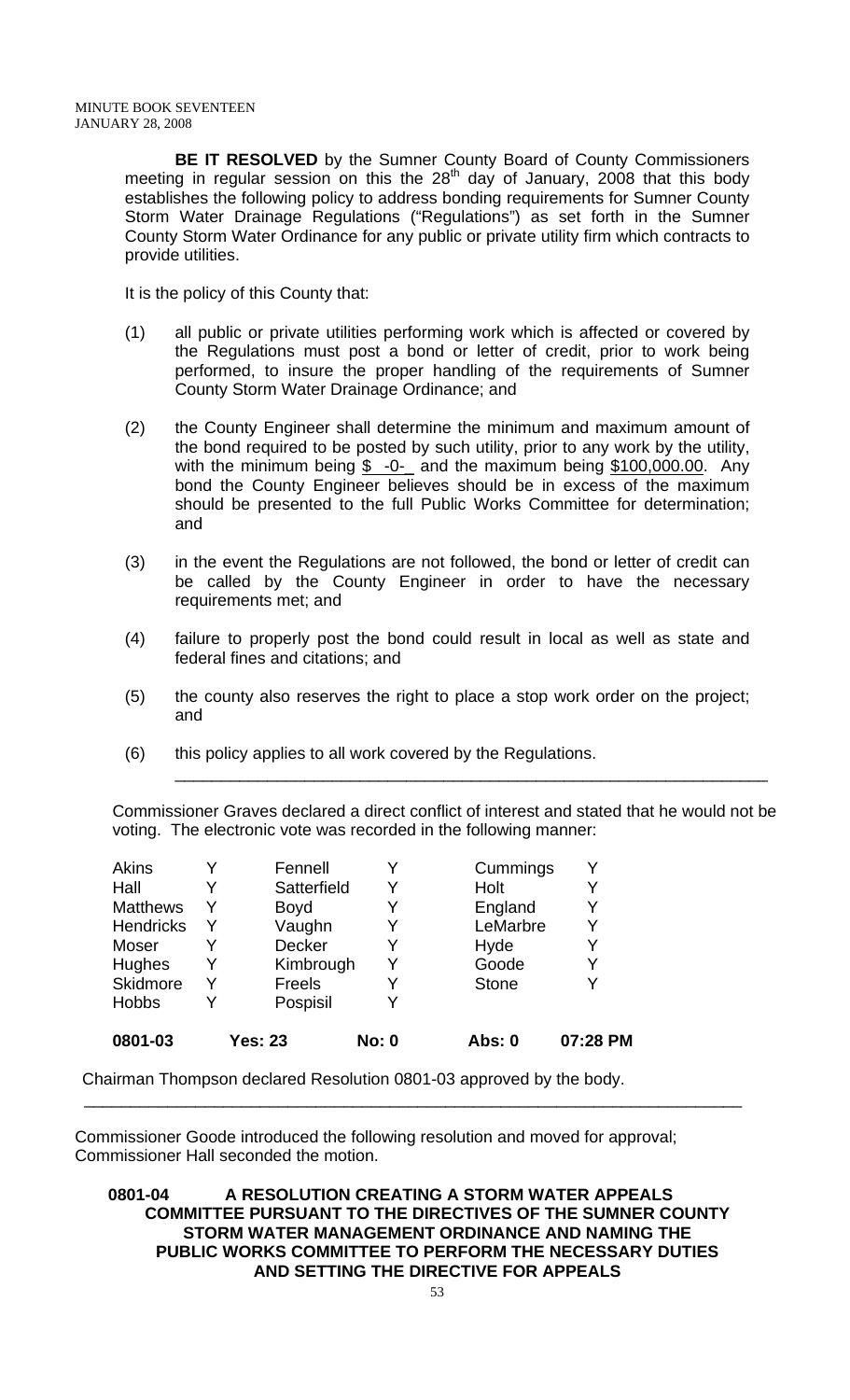**BE IT RESOLVED** by the Sumner County Board of County Commissioners meeting in regular session on this the  $28<sup>th</sup>$  day of January, 2008 that this body hereby creates a Storm Water Appeals Committee pursuant to the directives of the Sumner County Storm Water Management Ordinance; and

**BE IT FURTHER RESOLVED** that this body does hereby appoint the members of the Public Works Committee to serve as the members of the Storm Water Appeals Committee and perform any and all necessary duties of that committee; and

**BE IT FURTHER RESOLVED** that appeals from the Storm Water Appeals Committee shall be to the Board of Zoning Appeals.

\_\_\_\_\_\_\_\_\_\_\_\_\_\_\_\_\_\_\_\_\_\_\_\_\_\_\_\_\_\_\_\_\_\_\_\_\_\_\_\_\_\_\_\_\_\_\_\_\_\_\_\_\_\_\_\_\_\_\_\_\_\_\_\_\_

Commissioner Graves declared a direct conflict of interest and stated that he would not be voting. The electronic vote was recorded in the following manner:

| Akins<br>Hall    | Y | Fennell<br>Satterfield | Y            | Cummings<br>Holt | Y<br>Y   |
|------------------|---|------------------------|--------------|------------------|----------|
| <b>Matthews</b>  | Y | <b>Boyd</b>            | Y            | England          | Y        |
| <b>Hendricks</b> | Y | Vaughn                 |              | LeMarbre         | Y        |
| Moser            |   | Decker                 | Y            | Hyde             | Y        |
| Hughes           | Y | Kimbrough              | Y            | Goode            | Y        |
| Skidmore         | Y | Freels                 |              | <b>Stone</b>     | v        |
| <b>Hobbs</b>     | Y | Pospisil               |              |                  |          |
| 0801-04          |   | <b>Yes: 23</b>         | <b>No: 0</b> | Abs: 0           | 07:29 PM |

 $\overline{\phantom{a}}$  , and the contribution of the contribution of the contribution of the contribution of the contribution of the contribution of the contribution of the contribution of the contribution of the contribution of the

 $\overline{\phantom{a}}$  , and the contribution of the contribution of the contribution of the contribution of the contribution of the contribution of the contribution of the contribution of the contribution of the contribution of the

Chairman Thompson declared Resolution 0801-04 approved by the body.

 Commissioner Goode reported that the County did not receive grants applied for to provide water to the people without a clean source. He stated that the matter would be discussed at the next Public Works Committee meeting.

Commissioner Decker moved, seconded by Commissioner Moser, to suspend the rules and allow those present in the audience to speak on the matter discussed under the Education Committee report, regarding conditions at Nannie Berry Elementary School. The motion carried by voice vote of the body.

 Ruthie Holtz of 104 Saratoga Boulevard in Hendersonville said she was the parent Representative assigned to work with Mitigation Services, Inc. and thanked those who helped facilitate the improvements at the Nannie Berry Elementary School.

Sharon Walker of 1012 Fox Glen in Gallatin and President of the Sumner County Education Association said she was appalled at the behavior of certain officials at a recent Education Committee meeting. She said that the County is below average in expenditures for the school system.

 Dr. Kathleen Kimble of 1135 Stirlingshire Drive and Principal at Nannie Berry Elementary School gave a chronology of events regard the overflowed toilet. She stated that she was disappointed in the politics that had entered into the situation.

 Mike Fussell of 128 Island Drive in Hendersonville and Board of Education Member, applauded those who took an interest in protecting the schools from unhealthy environments. He urged using policy to establish protocols in dealing with hazardous circumstances.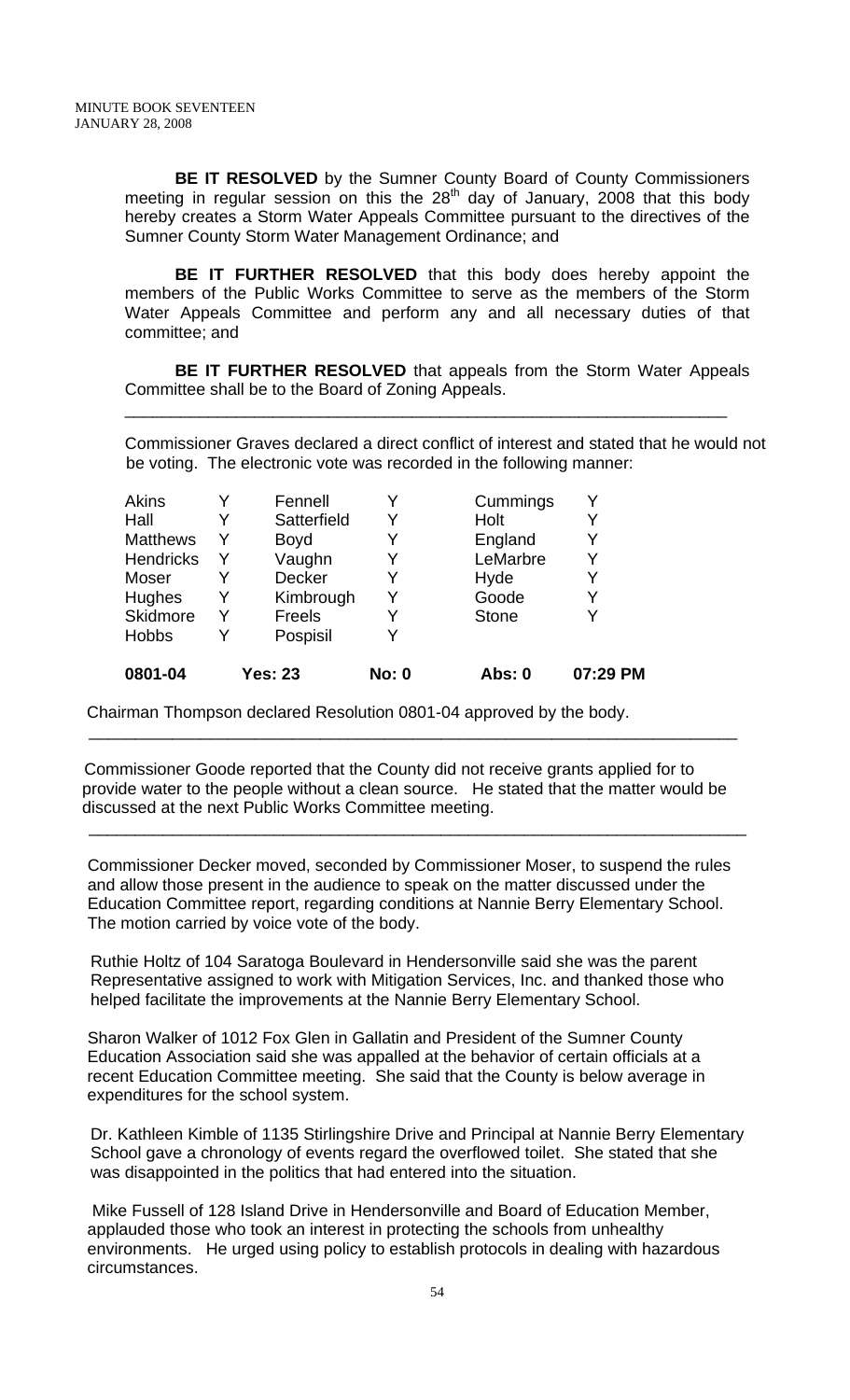Commissioner Hughes moved, and duly seconded, to suspend the rules and allow Wade Miller, President of Mitigation Services, Inc., to speak. He stated the issue was process and procedure and he said their intention was to help with that. Commissioner England requested Mr. Miller to send the letter that precipitated the discussion to Benny Bills, Superintendent of Schools. Mr. Miller further stated that no exhaust ventilation existed in portions of Nannie Berry and that was addressed.

Commissioner Hughes apologized for a show of anger during the Education Committee. He said he got involved out of concern about issues at the school and said that the problems there are now solved.

#### **GENERAL OPERATIONS COMMITTEE**

\_\_\_\_\_\_\_\_\_\_\_\_\_\_\_\_\_\_\_\_\_\_\_\_\_\_\_\_\_\_\_\_\_\_\_\_\_\_\_\_\_\_\_\_\_\_\_\_\_\_\_\_\_\_\_\_\_\_\_\_\_\_\_\_\_\_\_\_\_\_\_

Commissioner Holt introduced the following resolution and moved for approval; Commissioner Goode seconded the motion.

#### **0801-16 A RESOLUTION OVER-RIDING THE DENIAL OF PLAT BY THE GALLATIN PLANNING COMMISSION FOR THE ARCHIVES FACILITY AND AUTHORIZE CONSTRUCTION TO BEGIN FEBRUARY 15, 2008**

 **BE IT RESOLVED** by the Sumner County Board of County Commissioners meeting in regular session on this the  $28<sup>th</sup>$  day of January, 2008 that this body does hereby override the denial of plat by the Gallatin Planning Commission for the archives facility and authorize construction to begin February 15, 2008.

 $\overline{\phantom{a}}$  , and the contribution of the contribution of the contribution of the contribution of the contribution of the contribution of the contribution of the contribution of the contribution of the contribution of the

Commissioner Boyd moved, seconded by Commissioner Holt, to amend the resolution to include sidewalks around the new Archives and Storage Building, as recommended by the City of Gallatin.

The electronic vote was recorded in the following manner:

| 0801-16A     |   | <b>Yes: 21</b>   | <b>No: 1</b> | <b>Abs: 1</b> | 08:07 PM |
|--------------|---|------------------|--------------|---------------|----------|
| <b>Hobbs</b> | Y | Pospisil         | Y            |               |          |
| Goode        |   | Freels           |              | <b>Stone</b>  |          |
| Hyde         |   | Hughes           | N            | Kimbrough     | Y        |
| LeMarbre     | Y | Moser            | Y            | <b>Decker</b> | Y        |
| England      | Y | <b>Hendricks</b> | A            | Vaughn        | Y        |
| Holt         | Y | <b>Matthews</b>  |              | <b>Boyd</b>   | Y        |
| Hall         | Y | Graves           | Y            | Satterfield   | Y        |
| Akins        |   | Fennell          |              | Cummings      | v        |

Chairman Thompson declared the amendment approved by the body.

The electronic vote on the main motion as amended was recorded in the following manner:

| <b>Akins</b> | Α | Fennell          | Y            | Cummings      |          |
|--------------|---|------------------|--------------|---------------|----------|
| Hall         | Y | Graves           | Y            | Satterfield   | А        |
| Holt         | Y | <b>Matthews</b>  | Y            | <b>Boyd</b>   |          |
| England      | Α | <b>Hendricks</b> | A            | Vaughn        |          |
| LeMarbre     | Y | Moser            | Y            | Decker        |          |
| Hyde         | Y | Hughes           | Y            | Kimbrough     |          |
| Goode        | Y | <b>Freels</b>    | Y            | <b>Stone</b>  |          |
| <b>Hobbs</b> | Α | Pospisil         | v            |               |          |
| 0801-16      |   | <b>Yes: 18</b>   | <b>No: 0</b> | <b>Abs: 5</b> | 08:08 PM |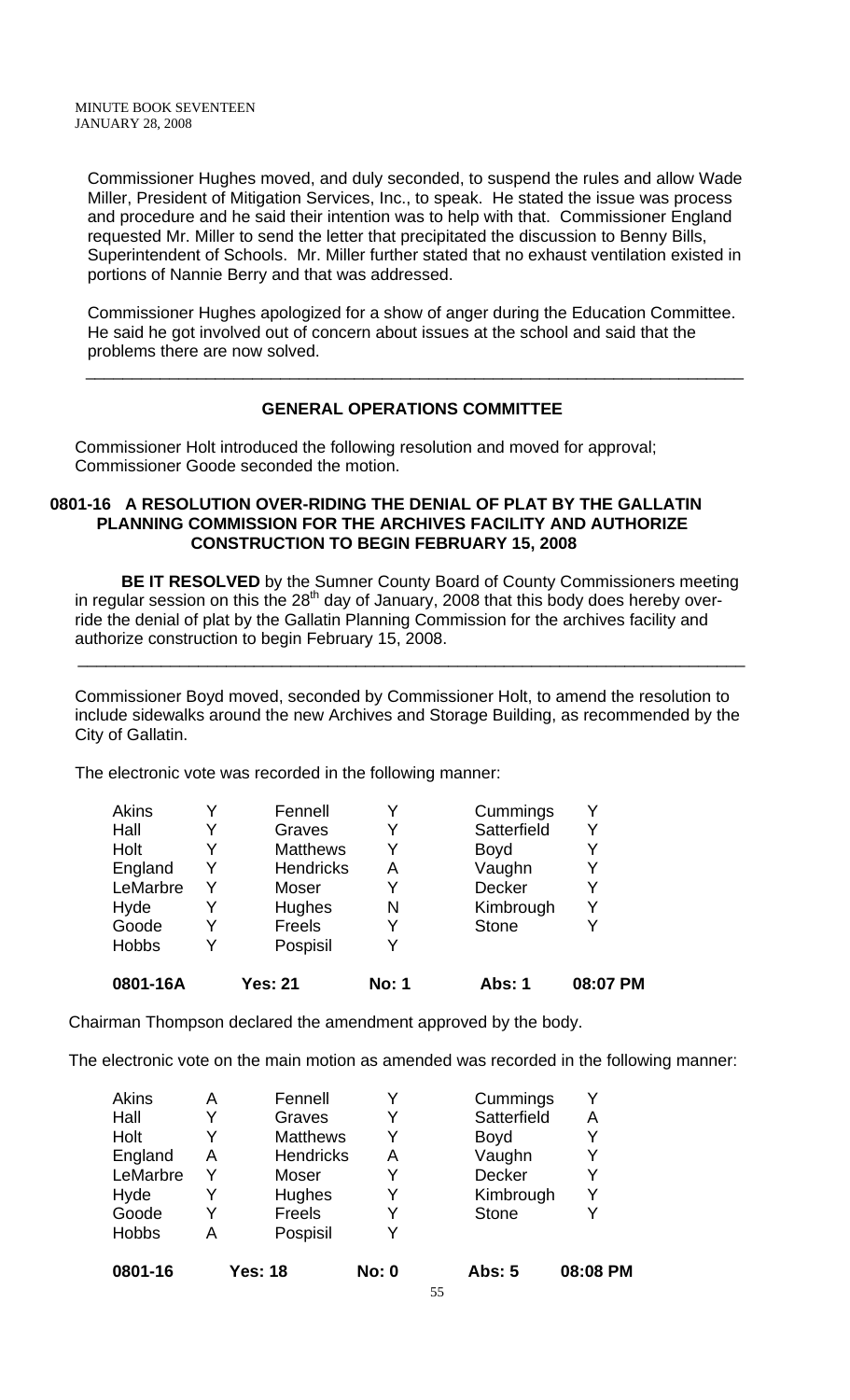Chairman Thompson declared Resolution 0801-16 approved by the body as amended. The resulting resolution was prepared as follows:

## **0801-16 A RESOLUTION OVER-RIDING THE DENIAL OF PLAT BY THE GALLATIN PLANNING COMMISSION FOR THE ARCHIVES FACILITY AND AUTHORIZING CONSTRUCTION TO BEGIN FEBRUARY 15, 2008 WITH SIDEWALK RECOMMENDATIONS TO BE INCLUDED**

**BE IT RESOLVED** by the Sumner County Board of County Commissioners meeting in regular session on this the  $28<sup>th</sup>$  day of January, 2008 that this body does hereby over-ride the denial of plat by the Gallatin Planning Commission for the archives facility and authorize construction to begin February 15, 2008; and

**BE IT FURTHER RESOLVED** that the sidewalk recommended by the city be included in the completed facility plans.

\_\_\_\_\_\_\_\_\_\_\_\_\_\_\_\_\_\_\_\_\_\_\_\_\_\_\_\_\_\_\_\_\_\_\_\_\_\_\_\_\_\_\_\_\_\_\_\_\_\_\_\_\_\_\_\_\_\_\_\_\_\_\_\_\_\_\_

## **LEGISLATIVE COMMITTEE**

Commissioner Hyde introduced the following resolution and moved for approval; Commissioner Goode seconded the motion.

## **0801-05 A RESOLUTION NAMING THE NEW SUMNER COUNTY ARCHIVE FACILITY "THE R.J. "HANK" THOMPSON SUMNER COUNTY ARCHIVE BUILDING"**

**WHEREAS,** R.J. "Hank" Thompson has given over forty years of service to the people of our community, county, state, and country in numerous areas; and

**WHEREAS,** Mr. Thompson has not only served as a County Commissioner, mayor, engineer, and sports referee but as a leader whose only goal was first to his family and then to his community large or small; and

**WHEREAS,** during his years of service, Mr. Thompson was instrumental on the local level in the growth of our county, on a national level through his efforts to aid all cities as a delegate with the U.S. Conference of Mayors, and internationally by his economic development efforts in various areas.

**NOW, THEREFORE, BE IT RESOLVED** by the Sumner County Board of County Commissioners meeting in regular session on this the 28<sup>th</sup> day of January, 2008 that this body hereby names the new archive facility as The R.J. "Hank" Thompson Sumner County Archive Building in recognition of his lifelong service to Sumner County; and

**BE IT FURTHER RESOLVED** that the facility be so designated and an appropriate plaque honoring County Executive Hank Thompson and his wife Nancy be place inside the facility.

\_\_\_\_\_\_\_\_\_\_\_\_\_\_\_\_\_\_\_\_\_\_\_\_\_\_\_\_\_\_\_\_\_\_\_\_\_\_\_\_\_\_\_\_\_\_\_\_\_\_\_\_\_\_\_\_\_\_\_\_\_\_\_\_\_

 Commissioners Holt and Goode read into the record letters supporting the resolution and offering praise to Executive Thompson for his community service.

 $\overline{\phantom{a}}$  , and the contract of the contract of the contract of the contract of the contract of the contract of the contract of the contract of the contract of the contract of the contract of the contract of the contrac

## **RECESS**

 Chairman Thompson declared a recess at 8:11 p.m. due to technical difficulties. The Commission reconvened at 8:28 p.m.

 $\overline{\phantom{a}}$  , and the contribution of the contribution of the contribution of the contribution of the contribution of the contribution of the contribution of the contribution of the contribution of the contribution of the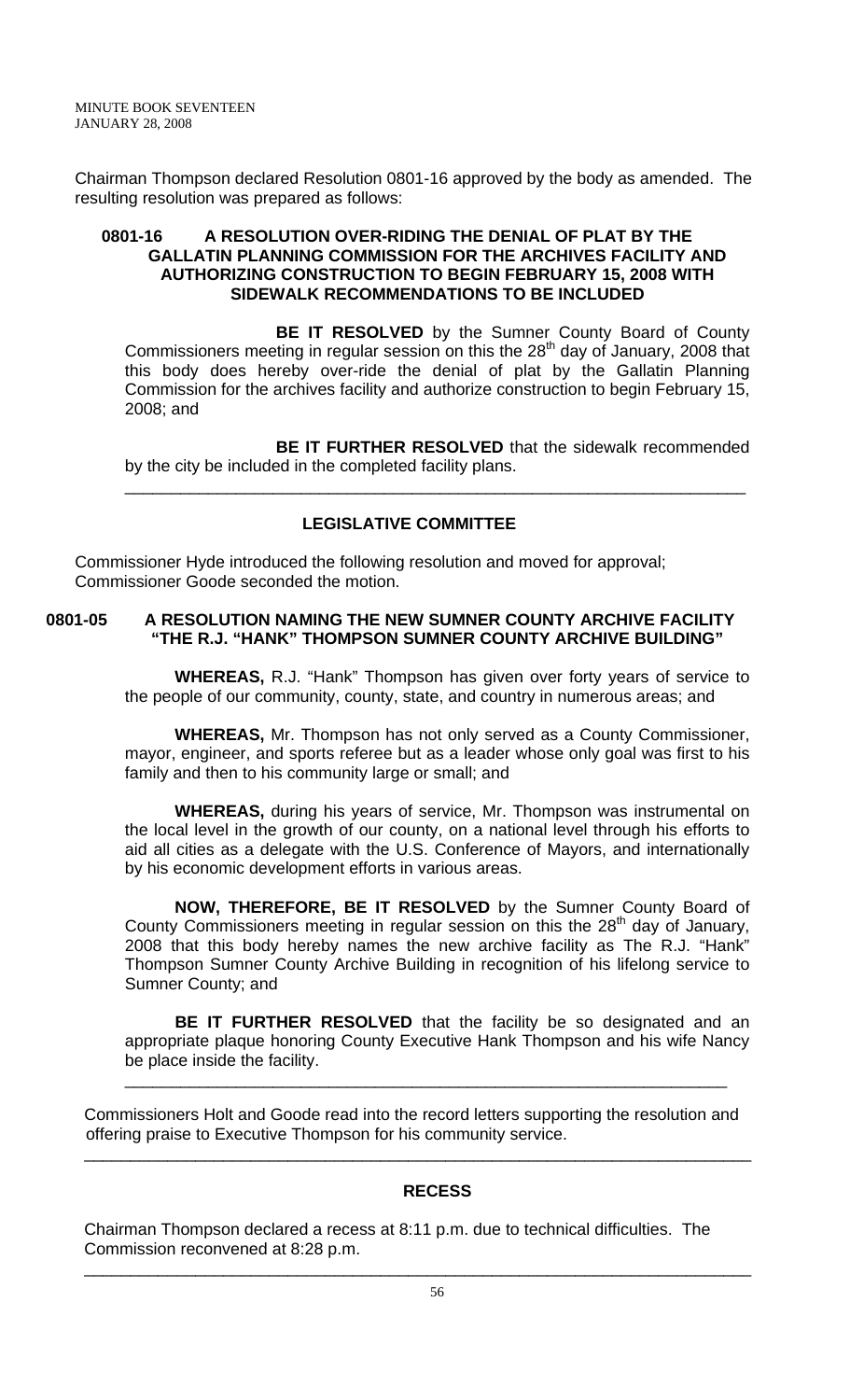Commissioner Goode moved, seconded by Commissioner Vaughn, to suspend the rules and allow the local representative from U.S. Representative Bart Gordon's office to speak. Carolyn Diaz-Barriga read into the record a letter from Congressman Gordon, giving recognition to Executive Thompson.

The electronic vote was recorded in the following manner:

| <b>Akins</b> | А | Fennell          | Y            | Cummings    |          |
|--------------|---|------------------|--------------|-------------|----------|
| Hall         | Y | Graves           | Α            | Satterfield | A        |
| Holt         | Y | <b>Matthews</b>  | Y            | <b>Boyd</b> |          |
| England      | Α | <b>Hendricks</b> | Α            | Vaughn      | Y        |
| LeMarbre     | Υ | Moser            | Y            | Decker      |          |
| Hyde         | Y | Hughes           | Y            | Kimbrough   | Y        |
| Goode        | Y | Skidmore         | Y            | Freels      |          |
| <b>Stone</b> | Y | <b>Hobbs</b>     | А            | Pospisil    |          |
| 0801-05      |   | <b>Yes: 18</b>   | <b>No: 0</b> | Abs: 6      | 08:28 PM |

Chairman Thompson declared Resolution 0801-05 approved by the body.

Commissioner Hyde introduced the following resolution and moved for approval; Commissioner Decker seconded the motion.

#### **0801-06 A RESOLUTION AMENDING RESOLUTION NO. 0712-05 CREATING THE CONSTRUCTION MANAGEMENT POLICY TO ADD AN ADDITIONAL MEMBER FROM THE BOARD OF EDUCATION TO THE OVERSIGHT COMMITTEE**

**BE IT RESOLVED** by the Sumner County Board of County Commissioners meeting in regular session on this the  $28<sup>th</sup>$  day of January, 2008 that this body does hereby amend Resolution No. 0712-05 creating the Construction Management Policy, at Section 6, to add one additional member, chosen by the Board of Education, to the oversight committee.

\_\_\_\_\_\_\_\_\_\_\_\_\_\_\_\_\_\_\_\_\_\_\_\_\_\_\_\_\_\_\_\_\_\_\_\_\_\_\_\_\_\_\_\_\_\_\_\_\_\_\_\_\_\_\_\_\_\_\_\_\_\_\_\_\_

Commissioner LeMarbre requested a correction to the body of the resolution to state "from" instead of "chosen" by the Board of Education.

The electronic vote was recorded in the following manner:

| 0801-06          |   | Yes: 20     | <b>No: 1</b> | Abs: 2       | 08:30 PM |
|------------------|---|-------------|--------------|--------------|----------|
| <b>Hobbs</b>     | А | Pospisil    | v            |              |          |
| Skidmore         | Y | Freels      | Y            | <b>Stone</b> |          |
| Hughes           | N | Kimbrough   | Y            | Goode        | Y        |
| Moser            | Y | Decker      | Y            | Hyde         |          |
| <b>Hendricks</b> | Y | Vaughn      | Y            | LeMarbre     | Y        |
| <b>Matthews</b>  | Y | <b>Boyd</b> | Y            | England      | Α        |
| Graves           | Y | Satterfield | Y            | Holt         |          |
| Akins            |   | Fennell     | v            | Cummings     |          |

Chairman Thompson declared Resolution 0801-06 approved by the body. The resulting resolution was revised in the following manner:

#### **0801-06 A RESOLUTION AMENDING RESOLUTION NO. 0712-05 CREATING THE CONSTRUCTION MANAGEMENT POLICY TO ADD AN ADDITIONAL MEMBER FROM THE BOARD OF EDUCATION TO THE OVERSIGHT COMMITTEE**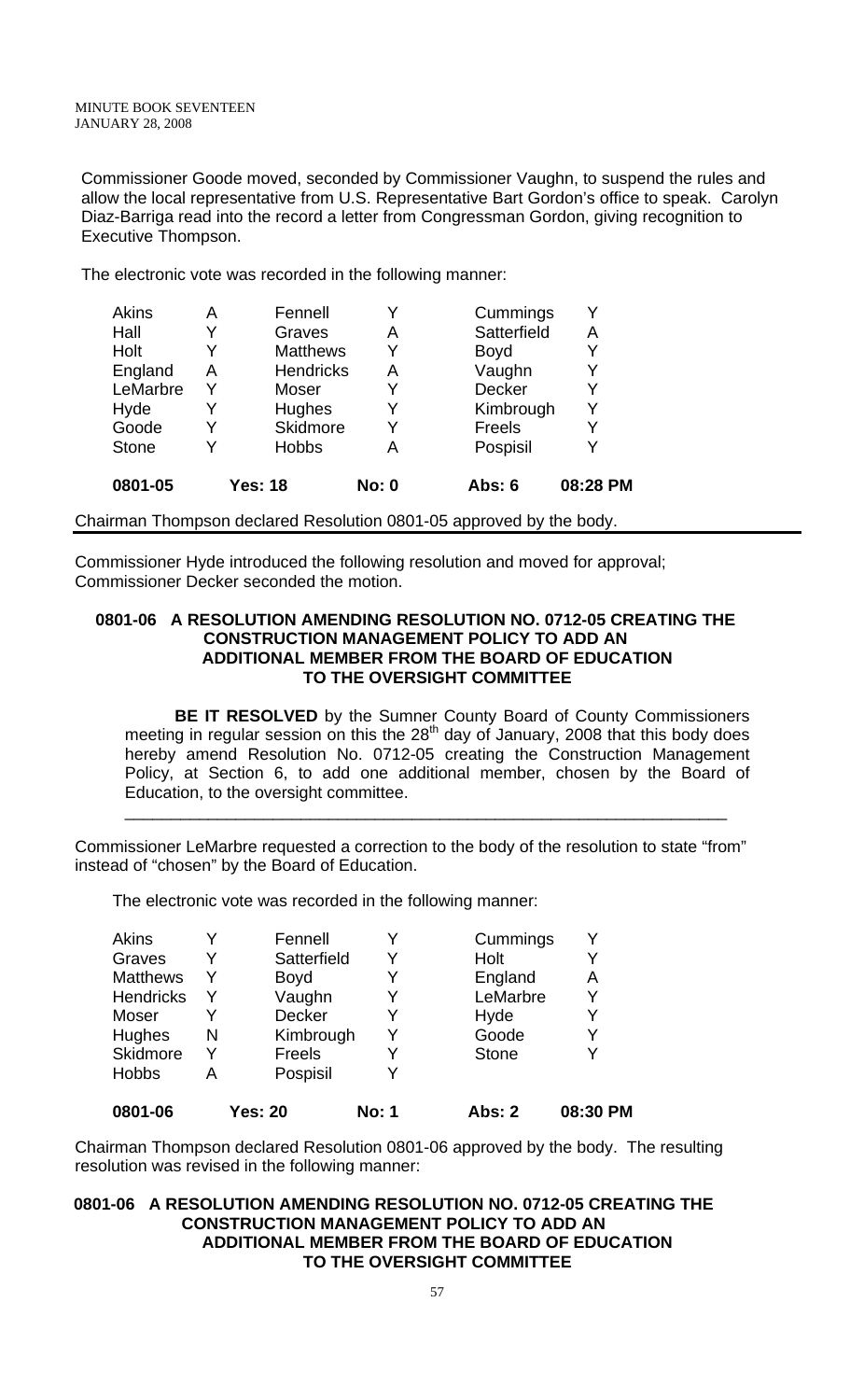**BE IT RESOLVED** by the Sumner County Board of County Commissioners meeting in regular session on this the  $28<sup>th</sup>$  day of January, 2008 that this body does hereby amend Resolution No. 0712-05 creating the Construction Management Policy, at Section 6, to add one additional member, from the Board of Education, to the oversight committee.

\_\_\_\_\_\_\_\_\_\_\_\_\_\_\_\_\_\_\_\_\_\_\_\_\_\_\_\_\_\_\_\_\_\_\_\_\_\_\_\_\_\_\_\_\_\_\_\_\_\_\_\_\_\_\_\_\_\_\_\_\_\_\_\_\_\_\_

Commissioner Hyde introduced the following resolution and moved for approval; Commissioner Pospisil seconded the motion.

## **0801-07 REGULATIONS GOVERNING THE HEALTH AND SAFETY STANDARDS OF RESIDENTIAL AND NONRESIDENTIAL PROPERTIES As of October 20, 2003 and Amending same as of January 2008.**

## **SECTION 1 – Appointment of (Zoning Inspector) and Hearing Board.**

- (a.) These regulations shall be enforced by the Sumner County Planning / Zoning Director or his or her designee) who shall also be known as the Sumner County Zoning Inspector (hereinafter referred to as "Zoning Inspector"
- (b.) The Sumner County Health and Safety Standards Board (hereinafter referred to as "Hearing Board") shall consist of six (6) members to be appointed by the County Executive subject to confirmation by the County Legislative Body. All members of the Hearing Board shall be appointed for four (4) year terms in an effort to achieve subsequent staggered four (4) year terms:

Board Member One Representative – Initial One Year Term Board Member Two Representative – Initial Two Year Term Board Member Three Representative – Initial Three Year Term Board Member Four Representative – Initial Four Year Term Board Member Five Representative – Initial Four Year Term Board Member Six Representative – Initial Four Year Term

Any compensation or authorization for reimbursement of expenses for the members of the Hearing Board shall be established by the County Legislative Body. Any vacancy, which occurs on the Hearing Board, shall be filled by the County Executive subject to confirmation by the County Legislative Body for the remainder of the term of the vacant position.

In addition to its responsibilities in hearing grievances pursuant to Section VI of these regulations, the Hearing Board shall also be charged with the responsibility of recruiting or coordinating efforts of community organizations, neighbors, religious institutions, and other agencies to provide assistance to persons who are not financially or physically able to comply on their own with the requirements of these regulations.

## **SECTION II – Property Standards**

(a.) Definitions:

As used in these regulations, the following terms are defined below. Any term not defined by this regulation shall be interpreted as having the meaning established by the 11<sup>th</sup> Edition of the Merriam-Webster's Collegiate Dictionary.

1. "Accumulation of debris, trash, litter, or garbage" means a state in which a significant quantity of solid waste products, decomposing matter, or personal property that has been discarded, damaged or which has little or no economic value or practical use is located on the property such that one or more of the following conditions results: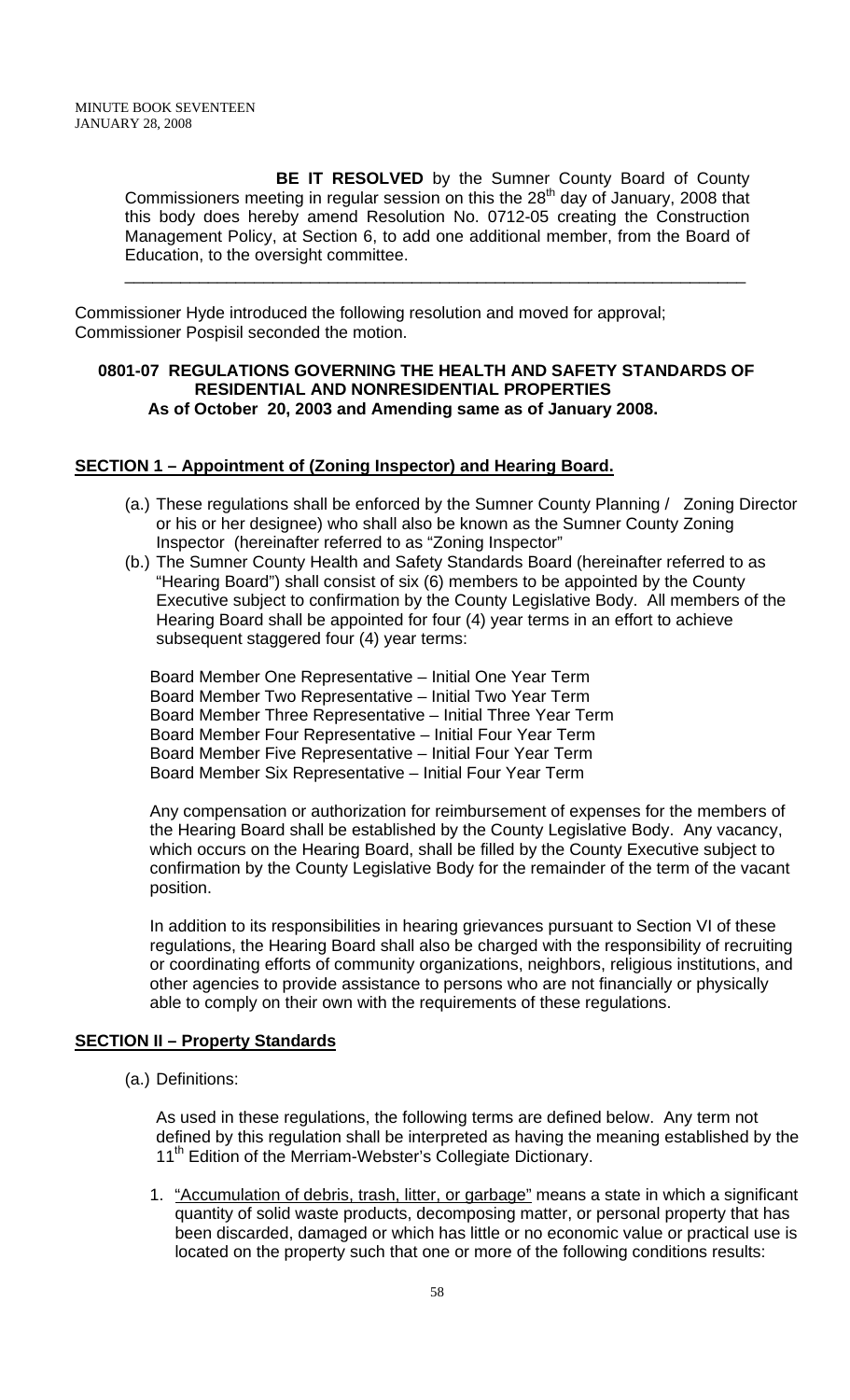The accumulation contributes to the infestation of the property by insects, rodents or other vermin; the accumulation creates an attractive nuisance or other danger to the general public at large; the debris, trash, litter or garbage spreads to adjacent properties by natural action of wind or water;

The accumulation produces offensive odors that affect reasonable enjoyment of adjacent properties; or the accumulation creates a risk to the health and safety of occupants of the property or other residents of the county; or

The accumulation noticeably depresses the value of adjacent properties.

This term includes the accumulation of one or more unlicensed, junk or dismantled motor vehicles, as defined below, on the property.

This term would not include the brief, temporary storage of debris, trash, letter or garbage for regularly scheduled waste disposal or transfer.

- 2. **"Dilapidated building or structure"** means a structure that is unfit for human occupation or use due to conditions in or around such structure that are dangerous or injurious to the health or safety of the occupants of such structure, the occupants of neighboring structures or to the health or safety of other residents of the county, assuming ordinary health and sensibilities of a reasonable person. Such conditions may include but are not limited to: defects within the structure increasing the hazard of fire, accidents or other calamities, disrepair; structural defects; and unsanitary conditions.
- 3. **"Unlicensed, Junk or Dismantled Motor Vehicles"** as used in definition #1 above, means an abandoned or unlicensed, junk or dismantled car is defined as any motor vehicle; including cars, trucks, tractor trailers, buses, motorcycles, campers, and travel trailers; which does not have lawfully affixed thereto an un-expired license plate and/or the condition of which is wrecked, dismantled, partially dismantled, inoperative, abandoned, or discarded. This shall not include any motor vehicle in "operable" condition specifically adapted or designed for operation on drag strips or race tracks per the appropriate sanctioned rules and regulations, or any vehicle retained by the owner for antique collection purposes that have a lawfully affixed antique license plate. This shall not include farm tractors and farm equipment. It shall be unlawful and considered to be a violation of this zoning resolution to park, store, leave, or permit the same of any abandoned or unlicensed, junk or dismantled motor vehicle on any lot or parcel or any public right-of-way for a period in excess of one (1) week. Personal vehicles for sale must be owned by the individual and on the property that the vehicle owner occupies. The presence of any such vehicles or parts thereof is hereby declared to be evidence of a violation of this resolution. This term shall not include items on the premises of an establishment constituting an automobile graveyard within the meaning of T.C.A. § 54-20-201, *et seq*., and operating in compliance with the requirements of that part or establishments having facilities for processing scrap metal.
- 4. "Water Craft" All boats, motorized water vessels, etc. that are parked, or allowed to be parked on property that is not zoned for a public business must have a current registration. Failure to have a current registration will be a violation of these regulations.
- 5. "Semi tractor trailers" intended use is to transport tangible goods on highways, therefore any unlicensed tractor trailer shall be considered unlawful and a violation for use as storage.
- 6. "Travel Trailers, Motorhomes and Campers" are intended for recreational use. It shall be considered a violation of zoning regulations and considered a safety violation to occupy such vehicles on a permanent basis.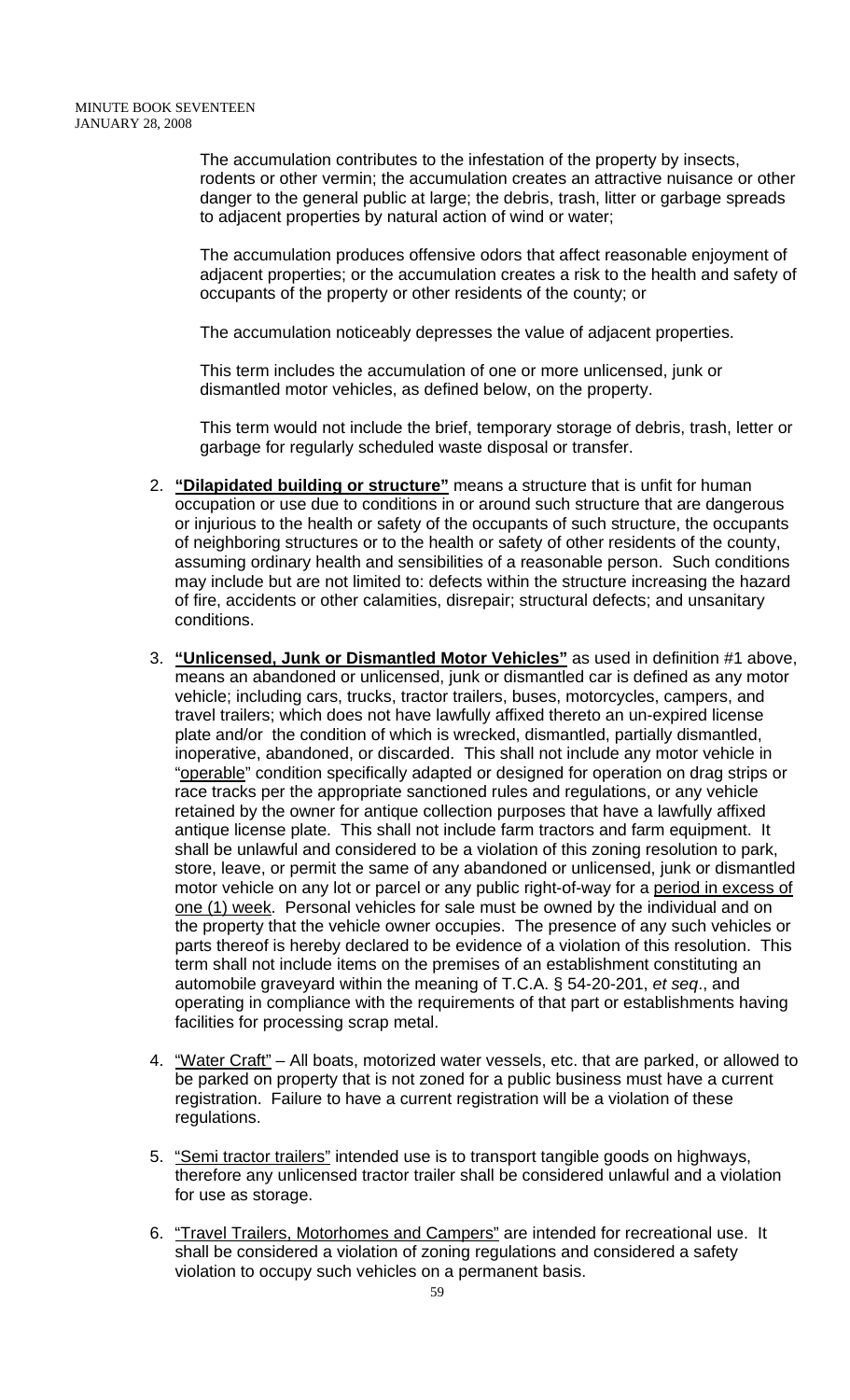- 7. "Shipping Containers" are intended to be used to transport tangible goods, domestic and international. They are not intended for use on personal property (non commercial sites) as a storage building or any other use except as its manufactured intended purpose.
- 8. "Singlewide Mobile Homes" are intended to be used as a residential structure. It shall be a violation to use any mobile home for any other purpose other than its manufactured intended use.
- 9. "Owner" means the owner of record of the real property as established in the records of the register of deeds and assessor of property.
- 10. "Neglect and overgrowth of vegetation" means a condition where trees, vines, grass, underbrush or other vegetation has been allowed to grow in such a manner as to endanger the health, safety or welfare of occupants of the property, or other persons of the county, or encourage the infestation of rats, insects or other harmful animals.
	- It shall be considered a violation on any parcel, developed or vacant, to allow grass, weeds, vines or underbrush to exceed (15) inches in height.
	- **Farms shall be considered exempt, however any common property line(s) that** adjoin any residential property(s) must have a (50) foot interior mowed buffer from said property line(s) excluding a standing forest and/or subject to topography.
	- Any property in either a recorded or non-recorded platted subdivision shall be maintained in its entirety so as not to present a nuisance to any adjoining residential property(s).
	- Any non-residential, vacant property that exceeds the acreage for platted subdivisions shall be maintained and considered the same as a farm.

"Farm" means any parcel containing at least (5.01) acres or more, that is not part of an area that contains residential structures.

"Subdivision" means any parcel less than (5.01) acres, that may be part of a recorded or non-recorded parcel.

- 11. **"Structure"** means a building or construction intended for human occupation or use of residential, commercial, industrial or storage purposes. The term includes, but is not limited to houses, garages, commercial and industrial buildings, shops, storage buildings or sheds. The term does not include structures built solely for occupation by animals.
- (b.) Regulations:
	- 1. It shall be a violation of these regulations for any owner of property to create, maintain or permit to be maintained on property the obvious neglect and overgrowth of vegetation or the accumulation of debris, trash, litter, or garbage so as to endanger the health, safety or welfare of other persons.
	- 2. It shall be a violation of these regulations for any owner of property to created, maintain or permit to be maintained on property a vacant dilapidated building or structure, that endangers the health, safety, or welfare of other persons.
	- 3. It shall be a violation of these regulations for any owner of property to create, maintain or permit to be maintained on property, any combination of the preceding elements so as to endanger the health, safety or welfare of other persons.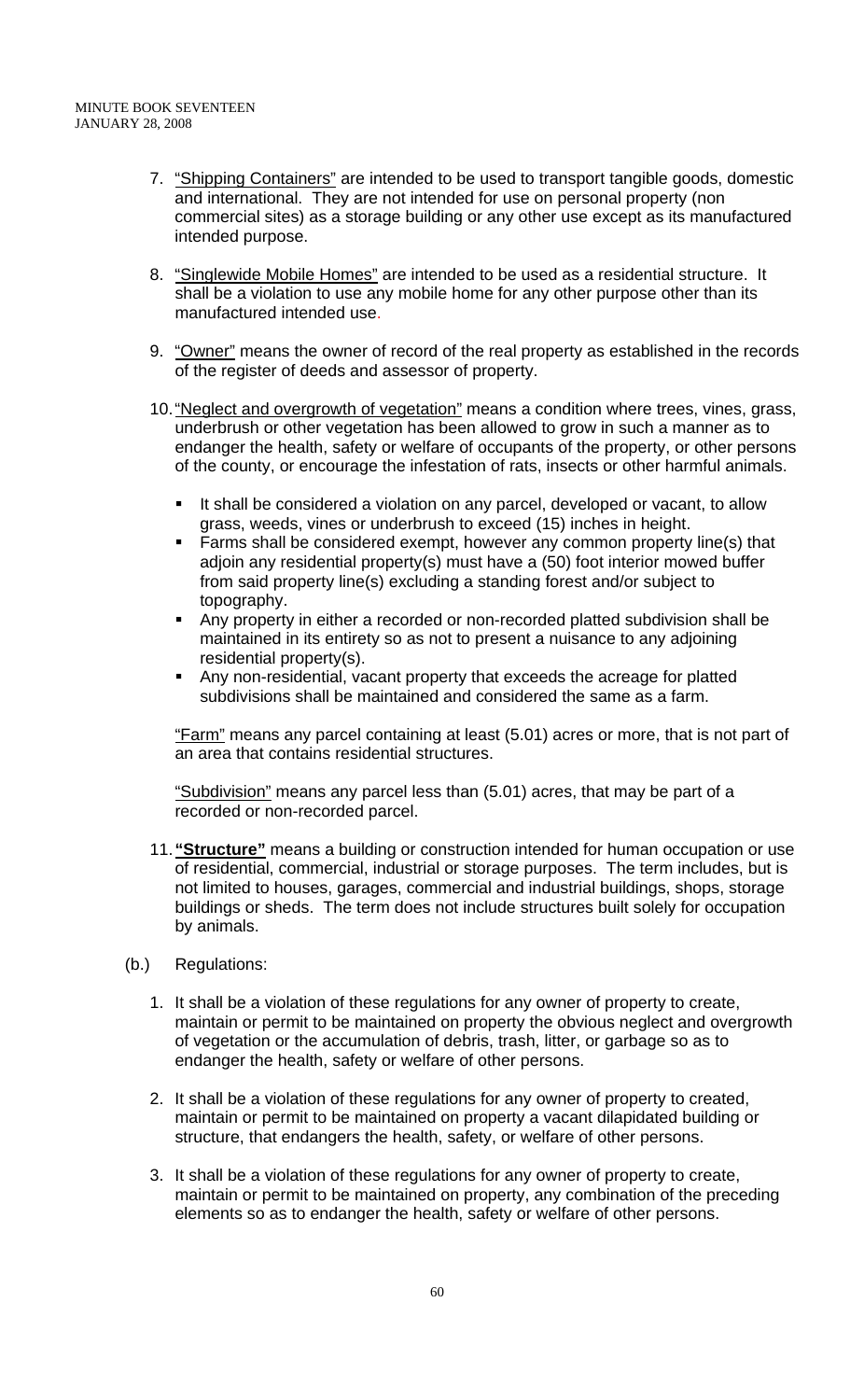- 4. It shall be a violation of these regulations for any owner of property to allow any violation identified above to continue in, on or around, any building structure or property affected by this regulation.
- 5. Each day that one or more of the conditions described above exists or continues to exist shall constitute a separate violation of these regulations except to the extent that enforcement of the regulations are stayed, pending a hearing, as described in Section VI, below.

## **SECTION III – Owner Responsibilities**

 It is the obligation of the owner(s) of property to maintain such property so as not to endanger the health, safety, or welfare of county residents and/or so as not to violate the terms of these Regulations. If said property fails to comply with the above-stated regulations, the property owner(s) is ultimately responsible and liable regardless of whether such condition was caused by a tenant, leaseholder or other person.

## **SECTION IV – Inspection Procedures**

Whenever a petition is filed with the Zoning Inspector;

- By at least three (3) owners or occupants of property that lies within one hundred (100) yards of the boundary of the property in question alleging that violation(s) of any of these regulations exists; OR
- The Zoning Inspector on his or her own can visibly observe a violation from a public road; OR
- The adjoining property gives written permission for the Zoning Inspector to observe the violation from their property.

The Zoning Inspector shall, after making a preliminary investigation which discloses a basis for such violation, issue and cause to be served upon the owner of record of such properties a notice, in accordance with the provisions of Section V, stating the violations and requesting the condition to be remedied immediately.

## **SECTION V – Notice of Violation**

- (a.) The Zoning Inspector shall notify the owner of the property of the violation(s) of these regulations by personal service upon the owner OR by United States Certified Mail, Return Receipt Requested, addressed to the last known address of the owner(s) of record. The notice of violation shall state that the owner of the property is entitled to a hearing. The notice of violation shall be written in plain language and shall also include, but not be limited, to the following elements;
	- 1. A summary of the requirements of these regulations and a brief statement of the violations noted by the Zoning Inspector including the date the violations were noted;
	- 2. A brief statement of the authority granted to counties under T.C.A. § 5-1-115 and an explanation of the consequences and penalty of failing to remedy the violations of the regulations;
	- 3. The person, office, address and telephone number of the department or person giving notice;
	- 4. Instructions regarding what actions should be taken to remedy the violation, together with a cost estimate for such which shall be conformity with the standards of cost in the community; AND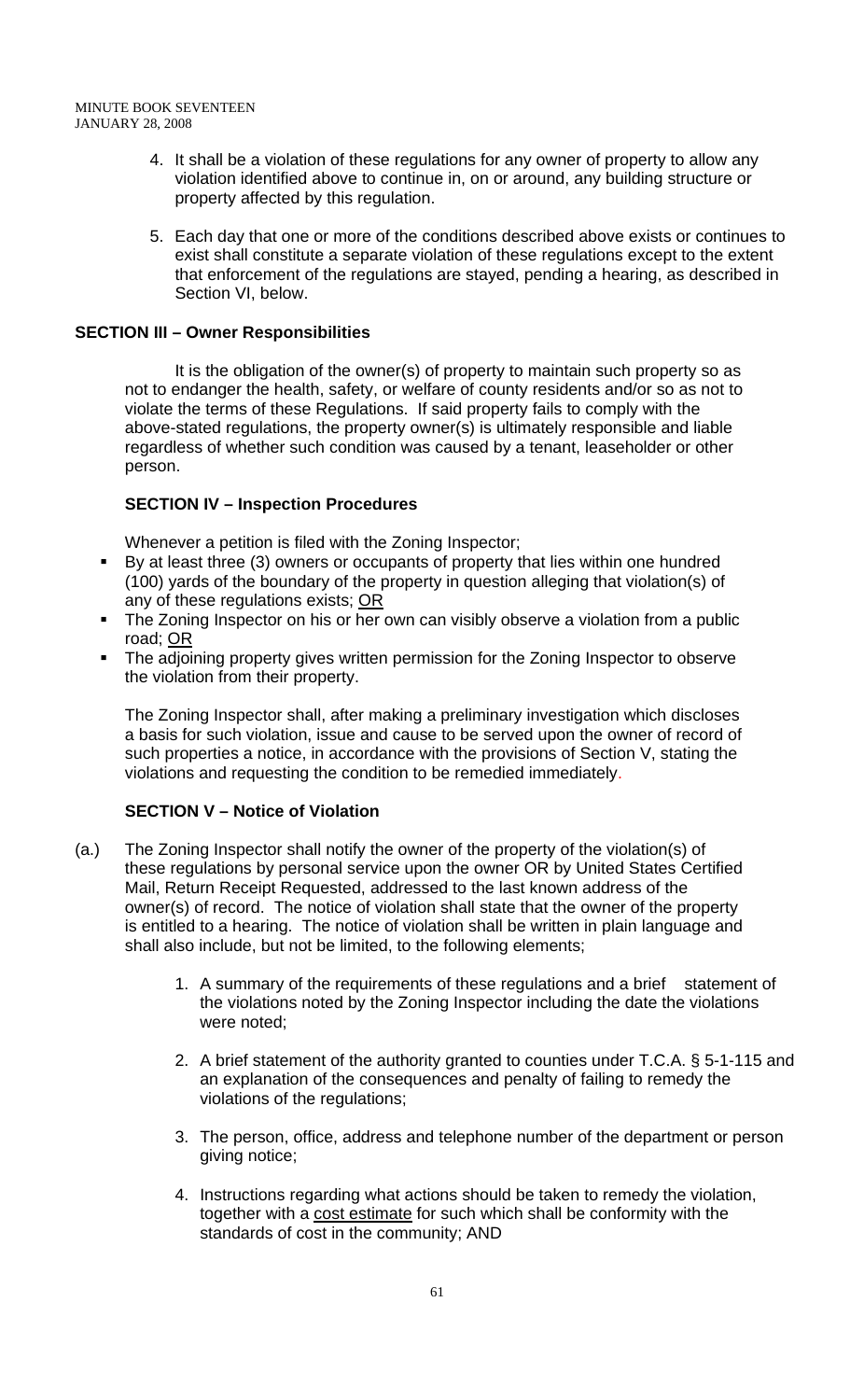- 5. An indication of the time frame which the alleged violator must remedy the violation, or request a hearing, and the place where in the notified party may return a copy of the notice of violation, indicating the desire for a hearing OR waiver of hearing, and agreement to remedy the violation.
- (b) If the whereabouts of the owner(s) of record is unknown and the same cannot be ascertained by the Zoning Inspector in the exercise of due diligence or if for any reason notice by Certified Mail, Return Receipt Request, cannot be obtained, the Zoning Inspector, after making an affidavit to that effect, may then serve notice of violation upon such person(s) by publishing the same once each week for two (2) consecutive weeks in two (2) newspapers of local circulation. A copy of such notice of violation shall be posted in a conspicuous place on the premises affected by the notice or order. A copy of such notice of violation shall also be filed for record in the county register's office and such filing of the notice of violation or order shall have the same force and effects as other *"lis pendens"* notices provided by law.

# **SECTION VI - Compliance and Appeals**

- (a) Upon receipt of the notice of violation as provided hereinabove, the property owner shall proceed forthwith to take appropriate measures to comply with these regulations or to request a hearing before the Hearing Board established in Section 1 of these regulations. Pursuant to T.C.A. § 5-1-115 a request for hearing shall be made within ten (10) days following receipt of said notice of violation. If the property owner does not request a hearing, he or she shall take appropriate action to remedy the violation within ten (10) days of receipt of the notice of violation unless the owner of record is a carrier engaged in the transportation of property or is a utility transmitting communications, electricity, gas liquids, steam, sewage or other materials in which case the owner shall have twenty (20) days to remedy the violation, excluding Saturdays, Sundays and legal holidays.
- (b) If the property owner timely requests a hearing as provided herein, the Hearing Board shall, within a reasonable time following the receipt of the request for hearing, hold a hearing on the issue of the appropriateness of the requirements imposed on the property owner and the issue of cost of remedying the condition. The time period established herein for remedying violations shall be stayed pending review by the Hearing Board. Failure to make the request for a hearing within the time limit allowed by this regulation shall, without exception, constitute a waiver of right to a hearing and judicial review.
- (c) The hearing shall be conducted as an initial hearing with the burden of proof resting on the Zoning Inspector to demonstrate, by a preponderance of the evidence that the alleged violation exists. Immediately following the hearing, the Hearing Board may;
	- 1. Dismiss the notice of violation and such notice shall be come ineffective;
	- 2. May confirm the notice of violation;
	- 3. May modify the notice of violation;
	- 4. Grant a continuance at the request of either party if the Hearing Board considers the continuance appropriate.

The affirmative vote of three (3) Hearing Board Members shall constitute action by the Hearing Board.

(d) Any person aggrieved by an act of the hearing Board under the provisions of this regulation may seek judicial review of same under Tennessee Code Annotated, Title **27,** Chapter 8, Part 1.

# **SECTION VII – Remedies and Penalties**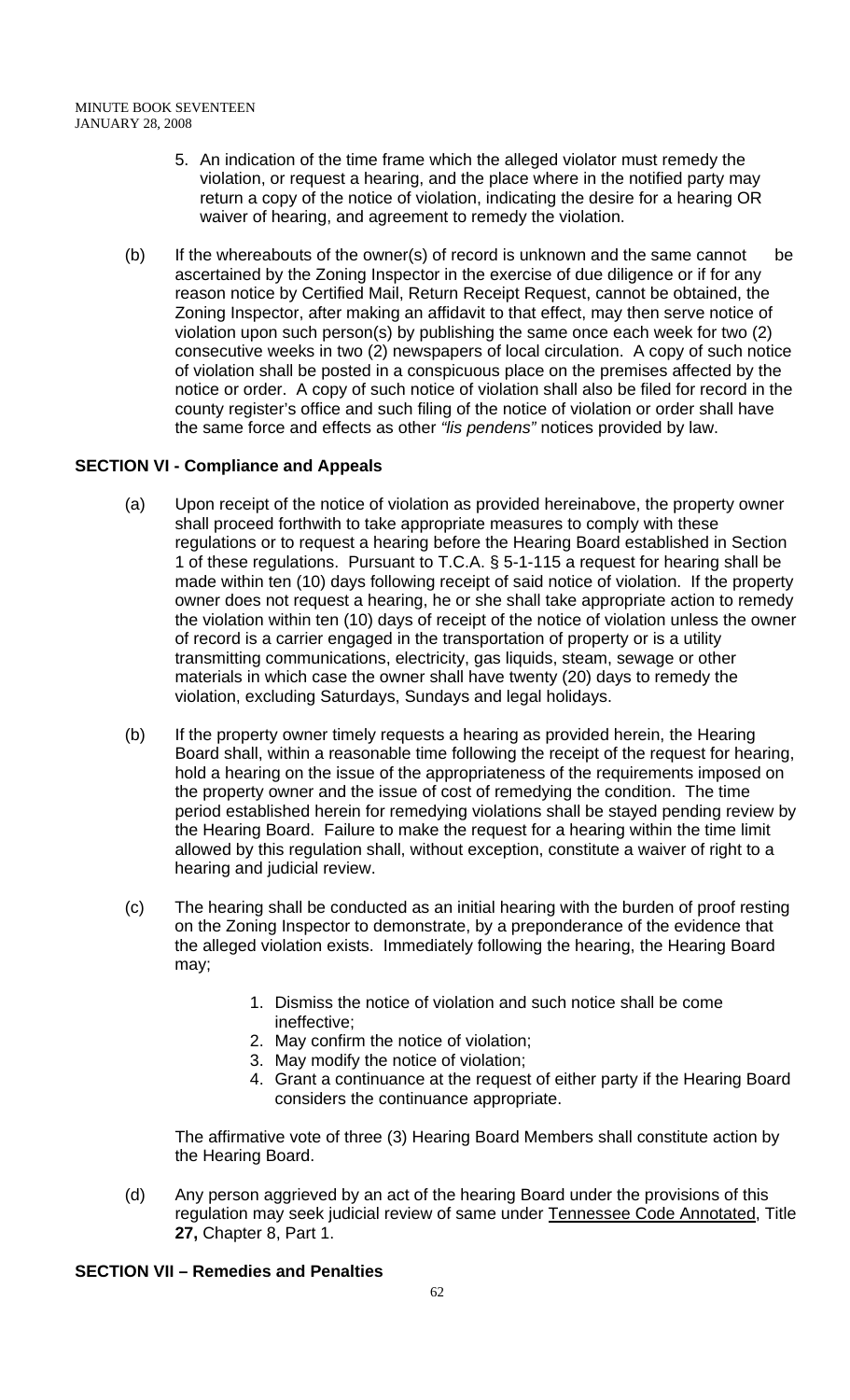- (a) If the owner fails to comply with the notice within ten (10) days of receipt of same, subject to stay pending review and any modifications made pursuant to review as provided for above, the Hearing Board may cause such property to be repaired, altered or improved or be vacated and closed, removed or demolished as necessary to remedy the condition. Subject to approval by the County Legislative Body, the Hearing Board may contract with a private entity to perform the work or request such work to be performed by a department or agency of the county. In contracting for such services from a private entity, the Hearing Board shall comply with all applicable purchasing procedures of the county. The costs of such action shall be assessed against the owner of the property. Upon performance, the actual cost of such repairs, alterations or improvements or vacating and closing or removal or demolition by the county or its agent shall, upon the filing of a notice with the office of the register deeds, be a lien in favor of the county against the real property on which such costs was incurred, second only to liens of the state and county for taxes, any lien of the county for special assessments, and any valid lien, right or interest in such property duly recorded or duly perfected by filing prior to the filing of such notice. The notice of lien shall identify the owner of record of the real property, contain the property address, describe the property sufficiently to identify it and recite the amount of the obligation secured by the line. These costs shall be collected by the county trustee at the same time and in the same manner as property taxes are collected.
- (b) Owner(s), individually and/or jointly, of property found to be in violation of these Regulations shall be subject to a civil penalty of not more than fifty dollars (\$50.00) for each offense. Each and every day during which such violation exists or continues after notice has been provided to the property owner and the time for appeal or compliance has expired shall be deemed a separate offense.
- (c) Pursuant to T.C.A. §§ 5-1-121 and 5-1-123, such penalties may be assessed by the General Sessions Court of Sumner County in exercise of its powers to enforce these regulations. Action to pursue such penalties in the General Sessions Court shall be instituted at the request of the Zoning Inspector or Hearing Board by the County Attorney or other legal counsel designated by the County Legislative Body.

## **SECTION VIII – Exceptions**

- (a) The provision of Section VI-(a) of this regulation permitting Sumner County to remedy conditions pursuant to T.C.A. § 5-1-115(c) and place a lien for the costs of remedying the violation on the property shall not apply to any parcel of property upon which an owner-occupied residence is located. Enforcement of these regulations upon owner-occupied properties shall be accomplished solely by civil penalties assessed in General Session Court.
- (b) The county shall only undertake to remove motor vehicles in accordance with the provisions of T.C.A. §§ 55-16-101, *et seq*. and in accordance with the limitations of T.C.A. § 55-5-122. If removal by the county of unlicensed, junk or dismantled motor vehicles that are in violation of these regulations would conflict with the provisions of those statutes, any violation of these regulations that is caused solely by the presence of unlicensed, junk or dismantled motor vehicles on private property shall only be enforced by civil penalties.
- (c) This regulation shall not apply to any business operated pursuant to the Tennessee Solid Waste Disposal Act, Tennessee Code Annotated, Section 68-221-1101, *et seq*.

## **SECTION IX – Rules and Record Keeping**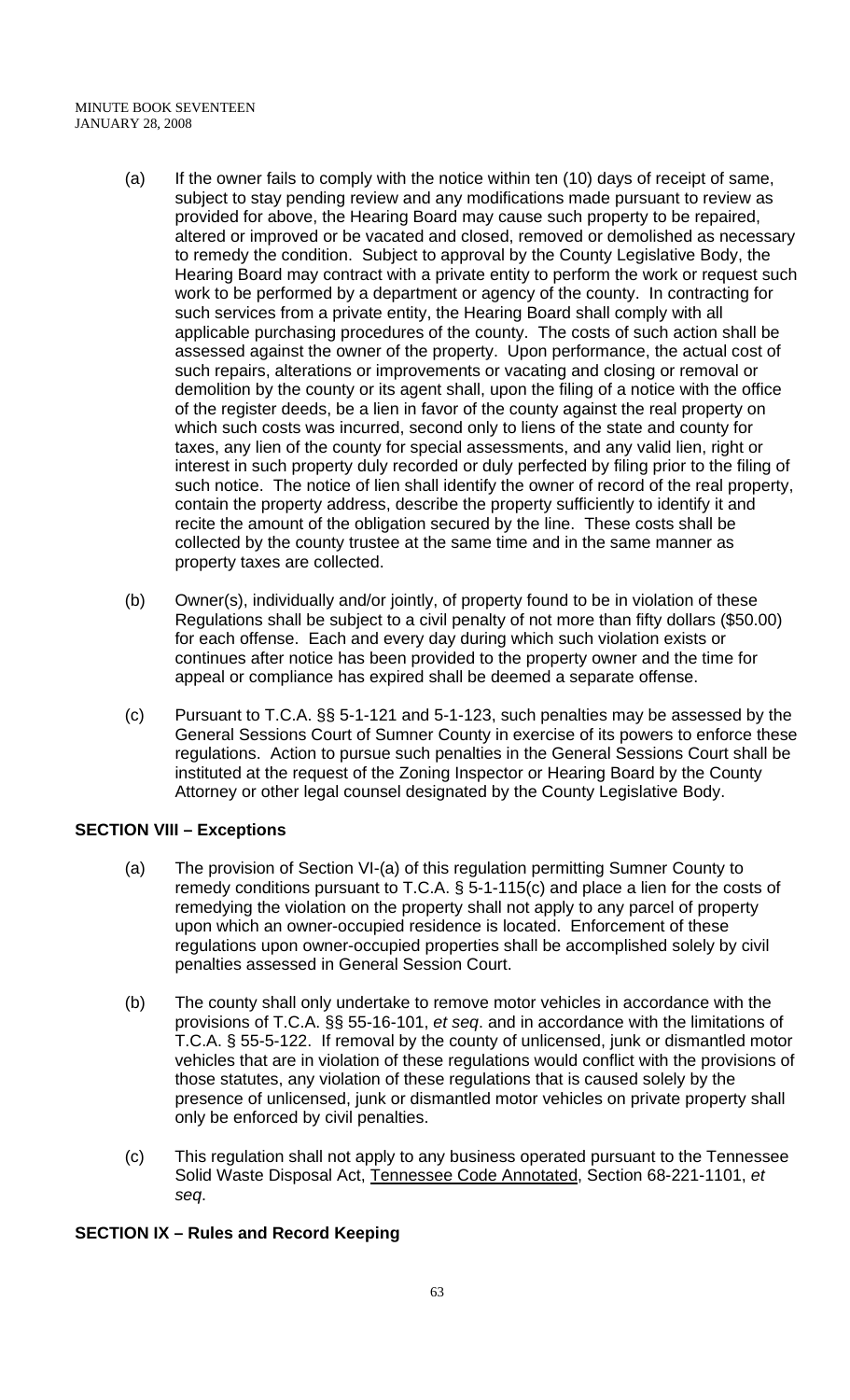- (a) In addition to these regulations, the Hearing Board may promulgate any additional rules and regulations necessary for the administration and enforcement of these regulations subject to approval by the County Legislative Body.
- (b) The Zoning Inspector shall serve as the record keeper for the Hearing Board and shall maintain all minutes and records of the Hearing Board. The Zoning Inspector shall also keep a record of the following information regarding petitions, inspections and enforcement actions:
	- 1. All petitions filed with his or her office.
	- 2. The address of any property found to be in violation of this regulation.
	- 3. The mileage driven in performing investigations.
	- 4. A copy of all notices delivered to property owners found to be in violation of this regulation and any expenses associated therewith.
	- 5. All waivers of hearing and agreements to remedy violations.
	- 6. All requests for hearing received.
	- 7. Orders and decisions issued by the Hearing Board.
	- 8. Copies of all requests for judicial review and final decision of the judicial review.

The Zoning Inspector shall submit an annual report summarizing this information to the County Legislative Body each year at the first meeting of the County Legislative Body each calendar year.

# **SECTION X – Effective Date**

 After passage of this regulation, the county clerk shall cause this regulation to be published in a newspaper of general circulation within the county. This regulation shall become effective sixty (60) days after its passage, the public welfare requiring it.

# **SECTION XI – Severability and Conflict with Other Resolutions**

- (a) If any provision of this regulation or the application thereof to any person or circumstance shall be held to be invalid or unconstitutional by any court of competent jurisdiction, such invalidity shall not affect other provisions or applications of this regulation which can be given effect without the invalid provision or application, and to that end, the provisions of this regulation are declared to be severable.
- (b) All resolutions of the Board of County Commissioners of Sumner County, Tennessee, which are in conflict with this regulation, are hereby repealed. \_\_\_\_\_\_\_\_\_\_\_\_\_\_\_\_\_\_\_\_\_\_\_\_\_\_\_\_\_\_\_\_\_\_\_\_\_\_\_\_\_\_\_\_\_\_\_\_\_\_\_\_\_\_\_\_\_\_\_\_\_\_\_\_\_

The electronic vote was recorded in the following manner:

| <b>Akins</b>     | Y | Fennell        | Y            | Cummings      |          |
|------------------|---|----------------|--------------|---------------|----------|
| Hall             |   | Graves         | Y            | Holt          |          |
| <b>Matthews</b>  | Y | <b>Boyd</b>    | Y            | England       | Y        |
| <b>Hendricks</b> | Y | Vaughn         | Y            | LeMarbre      |          |
| Moser            | Y | <b>Decker</b>  | Y            | Hyde          | Y        |
| Hughes           | Y | Kimbrough      | Y            | Goode         | Y        |
| Skidmore         | Y | <b>Freels</b>  | Y            | <b>Stone</b>  |          |
| <b>Hobbs</b>     | Y | Pospisil       | Y            |               |          |
| 0801-07          |   | <b>Yes: 23</b> | <b>No: 0</b> | <b>Abs: 0</b> | 08:31 PM |

Chairman Thompson declared Resolution 0801-07 approved by the body.

\_\_\_\_\_\_\_\_\_\_\_\_\_\_\_\_\_\_\_\_\_\_\_\_\_\_\_\_\_\_\_\_\_\_\_\_\_\_\_\_\_\_\_\_\_\_\_\_\_\_\_\_\_\_\_\_\_\_\_\_\_\_\_\_\_\_\_\_\_\_\_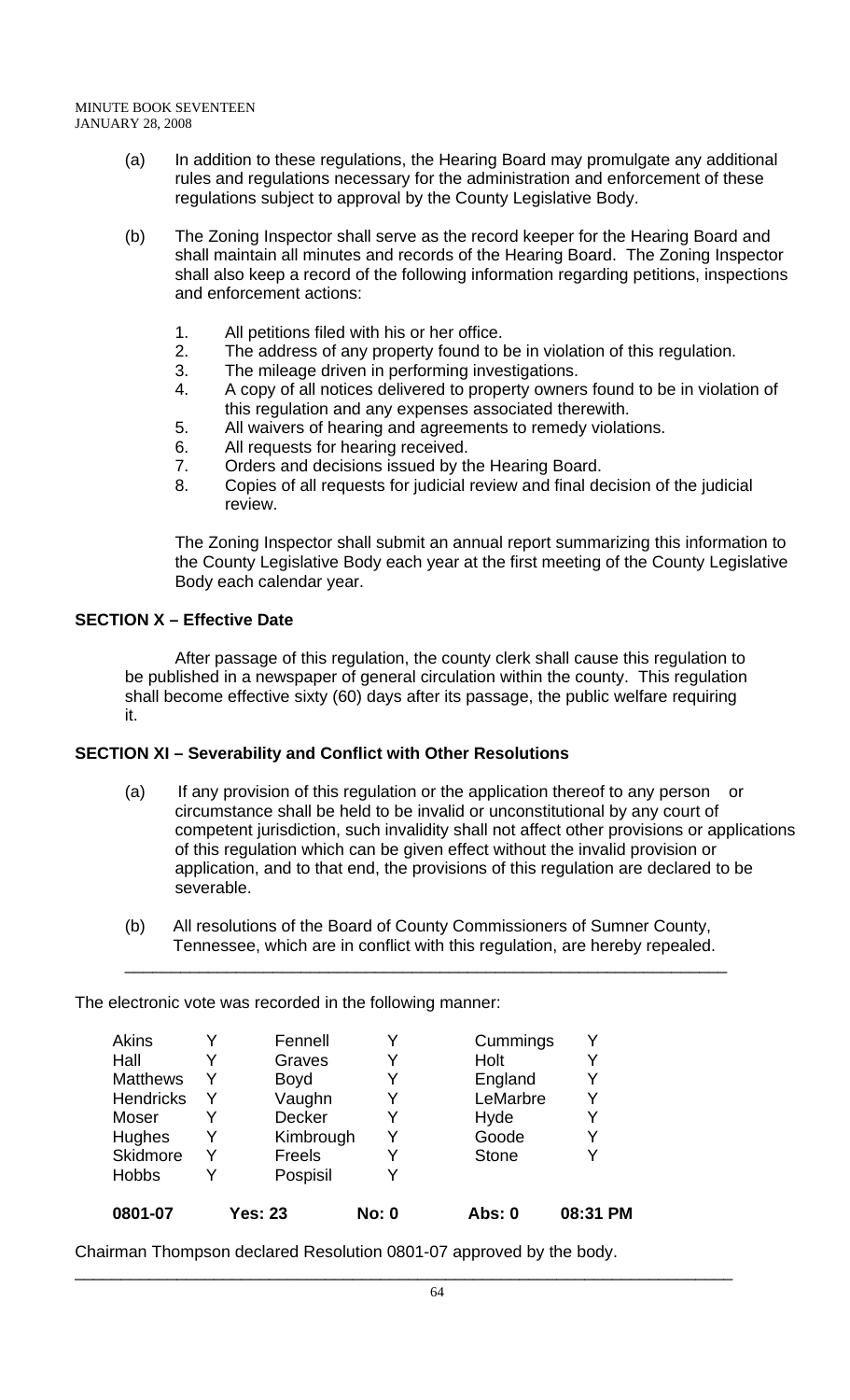#### **EMERGENCY SERVICES COMMITTEE**

 Commissioner Vaughn reported that the Emergency Services Committee met on January 7 and 17 to take action on the employment of Dennis Wallace, Director of Emergency Services. Commissioner Vaughn moved, seconded by Commissioner Fennell, to terminate the services of Mr. Wallace. Commissioner Vaughn enumerated the reasons that went into the decision to terminate Mr. Wallace.

 Commissioner Holt moved, seconded by Commissioner Vaughn, to suspend the rules to allow Mr. Wallace to speak. The motion carried by voice vote of the body. Mr. Wallace stated his intension to retire. He requested the Commission grant him time to get his retirement in order, which he said would take about 90 days. Commissioner Holt stated that he felt there was no need for public comments at this point and Chairman Thompson ruled there would be no comments on this matter.

 Commissioner Stone moved, seconded by Commissioner Akins, to amend the motion to allow the suspension with full pay and benefits for 90 days.

The electronic vote was recorded in the following manner:

| <b>EMS</b>   | Yes: 24 | <b>No: 0</b>     |   | Abs: 0      | 08:49 PM |
|--------------|---------|------------------|---|-------------|----------|
| <b>Stone</b> |         | <b>Hobbs</b>     | Y | Pospisil    | Y        |
| Goode        |         | Skidmore         | Y | Freels      | Y        |
| Hyde         |         | <b>Hughes</b>    | Y | Kimbrough   | Y        |
| LeMarbre     | Y       | Moser            | Y | Decker      | Y        |
| England      | Y       | <b>Hendricks</b> | Y | Vaughn      | Y        |
| Holt         |         | <b>Matthews</b>  | Y | <b>Boyd</b> | Y        |
| Hall         |         | Graves           | Y | Satterfield | Y        |
| Akins        |         | Fennell          | Y | Cummings    | Y        |

Chairman Thompson declared the amendment approved by the body.

The electronic vote was recorded in the following manner:

| Akins        |                | Fennell          | Y | Cummings      | Y        |
|--------------|----------------|------------------|---|---------------|----------|
| Hall         |                | Graves           | Y | Satterfield   | Y        |
| Holt         |                | <b>Matthews</b>  | Y | <b>Boyd</b>   |          |
| England      | Y              | <b>Hendricks</b> | Y | Vaughn        | Y        |
| LeMarbre     | Y              | <b>Moser</b>     | Y | Decker        | Y        |
| Hyde         |                | Hughes           | Y | Kimbrough     | Y        |
| Goode        |                | Skidmore         | Y | <b>Freels</b> | Y        |
| <b>Stone</b> |                | <b>Hobbs</b>     | Y | Pospisil      | Y        |
| <b>EMS</b>   | <b>Yes: 24</b> | <b>No: 0</b>     |   | Abs: 0        | 08:50 PM |

Chairman Thompson declared the motion as amended approved by the body.

 Commissioner Vaughn moved, Commissioner Fennell seconded, to allow Keith Douglas to continue as Interim Director until a new director can be appointed; the Commission direct the Emergency Medical Services Committee to form a committee to conduct a search for a new director; and direct Mrs. Whiteside to furnish the EMS Committee an updated job description for the position.

 Commissioner England moved, seconded by Commissioner Hobbs, to amend the motion to request the County Technical Assistance Service (CTAS) come to Sumner County and perform an evaluation on what should be done.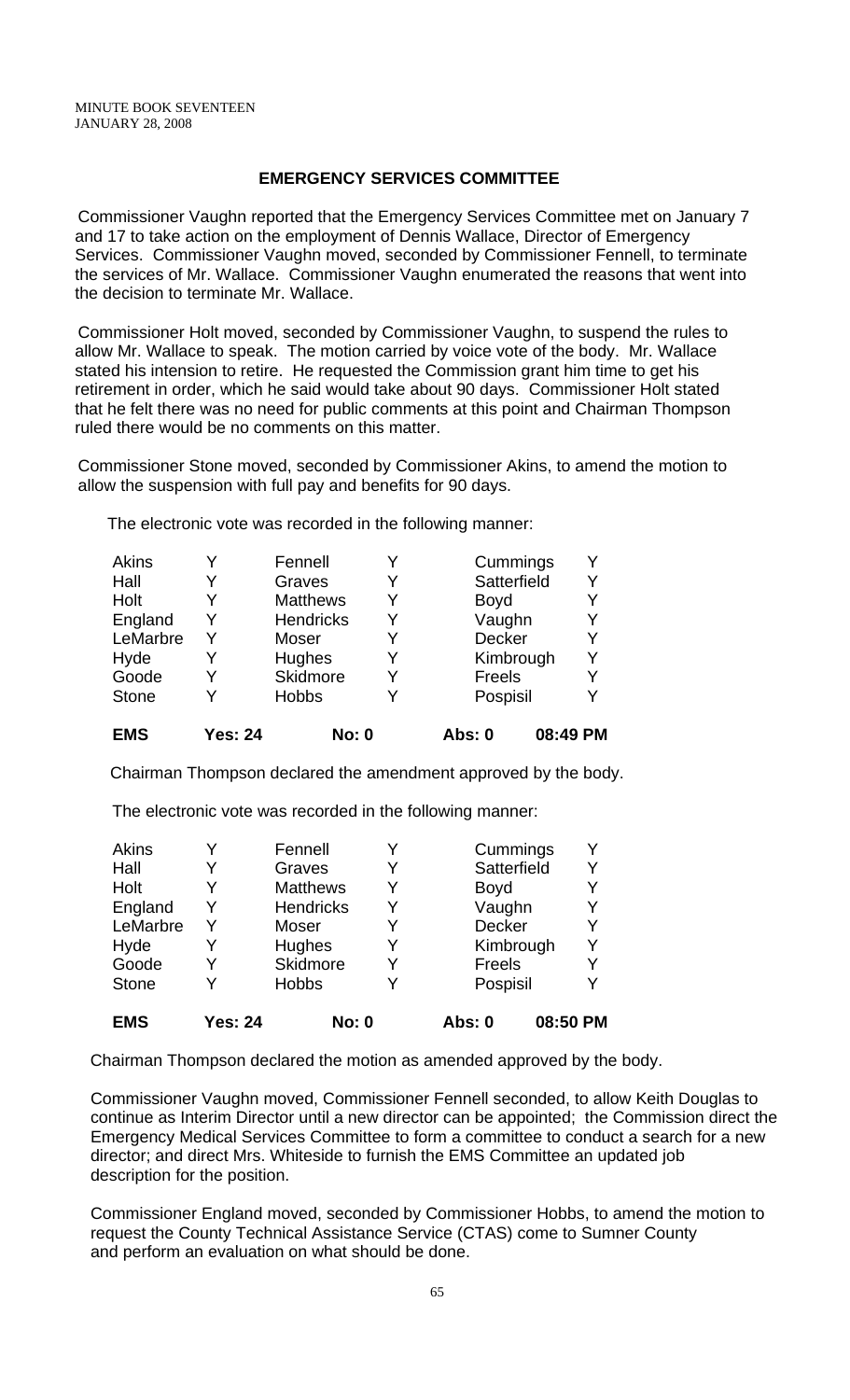The electronic vote on the motion was recorded in the following manner:

| <b>EMS-NEW</b>  |   | Yes: 23       | No: 0 | Abs: 0       | 08:54 PM |
|-----------------|---|---------------|-------|--------------|----------|
| <b>Hobbs</b>    |   | Pospisil      |       |              |          |
| Skidmore        | Y | <b>Freels</b> |       | <b>Stone</b> | Y        |
| Hughes          | Y | Kimbrough     |       | Goode        | Y        |
| Moser           |   | Decker        |       | Hyde         | Y        |
| Hendricks       | Y | Vaughn        |       | LeMarbre     | Υ        |
| <b>Matthews</b> | Y | <b>Boyd</b>   | Y     | England      | Y        |
| Hall            |   | Graves        | Y     | Satterfield  | Y        |
| Akins           |   | Fennell       |       | Cummings     | Y        |

Chairman Thompson declared Commissioner England's amendment approved by the body.

The electronic vote on the motion as amended was recorded in the following manner:

| <b>Matthews</b><br><b>Hendricks</b> | Y<br>Y         | <b>Boyd</b><br>Vaughn | Y | England<br>LeMarbre | Y        |
|-------------------------------------|----------------|-----------------------|---|---------------------|----------|
| Moser                               |                | Decker                |   | Hyde                |          |
| <b>Hughes</b>                       | Y              | Kimbrough             | Y | Goode               | Y        |
| Skidmore                            | Υ              | Freels                | Y | <b>Stone</b>        |          |
| <b>Hobbs</b>                        |                | Pospisil              |   |                     |          |
| <b>EMS</b>                          | <b>Yes: 23</b> | <b>No: 0</b>          |   | Abs: 0              | 08:55 PM |

Chairman Thompson declared the motion as amended approved by the body. The resulting resolution was prepared as follows:

#### **0801-17 A RESOLUTION ACCEPTING THE RESIGNATION OF EMERGENCY SERVICES DIRECTOR, DENNIS WALLACE, EFFECTIVE SUNDAY, APRIL 28, 2008, CONTINUING HIS SUSPENSION WITH PAY AND BENEFITS**

#### **UNTIL THAT DAY, CONTINUING THE SERVICE OF KEITH DOUGLAS AS THE INTERIM DIRECTOR, DIRECTING THE EMERGENCY SERVICES COMMITTEE TO CONDUCT AN IMMEDIATE SEARCH FOR THE DIRECTOR AS WELL AS UPDATING THE JOB DESCRIPTION FOR SAME, AND ASKING CTAS TO STUDY AND MAKE RECOMMENDATIONS FOR EMERGENCY SERVICES PROCEDURES AND OVERSIGHT**

**BE IT RESOLVED** by the Sumner County Board of County Commissioners meeting in regular session on this the  $28<sup>th</sup>$  day of January, 2008 that this body does hereby:

1. Accept the resignation of Emergency Services Director, Dennis Wallace, effective April 28, 2008; and

2. Continue his suspension with pay and benefits until that day; and

3. Continue the service of Keith Douglas as the interim director until a new director is appointed; and

4. Direct the Emergency Services Committee to perform an immediate director search and update the job description; and

5. Ask CTAS to perform a study and make recommendations for emergency service procedures and oversight.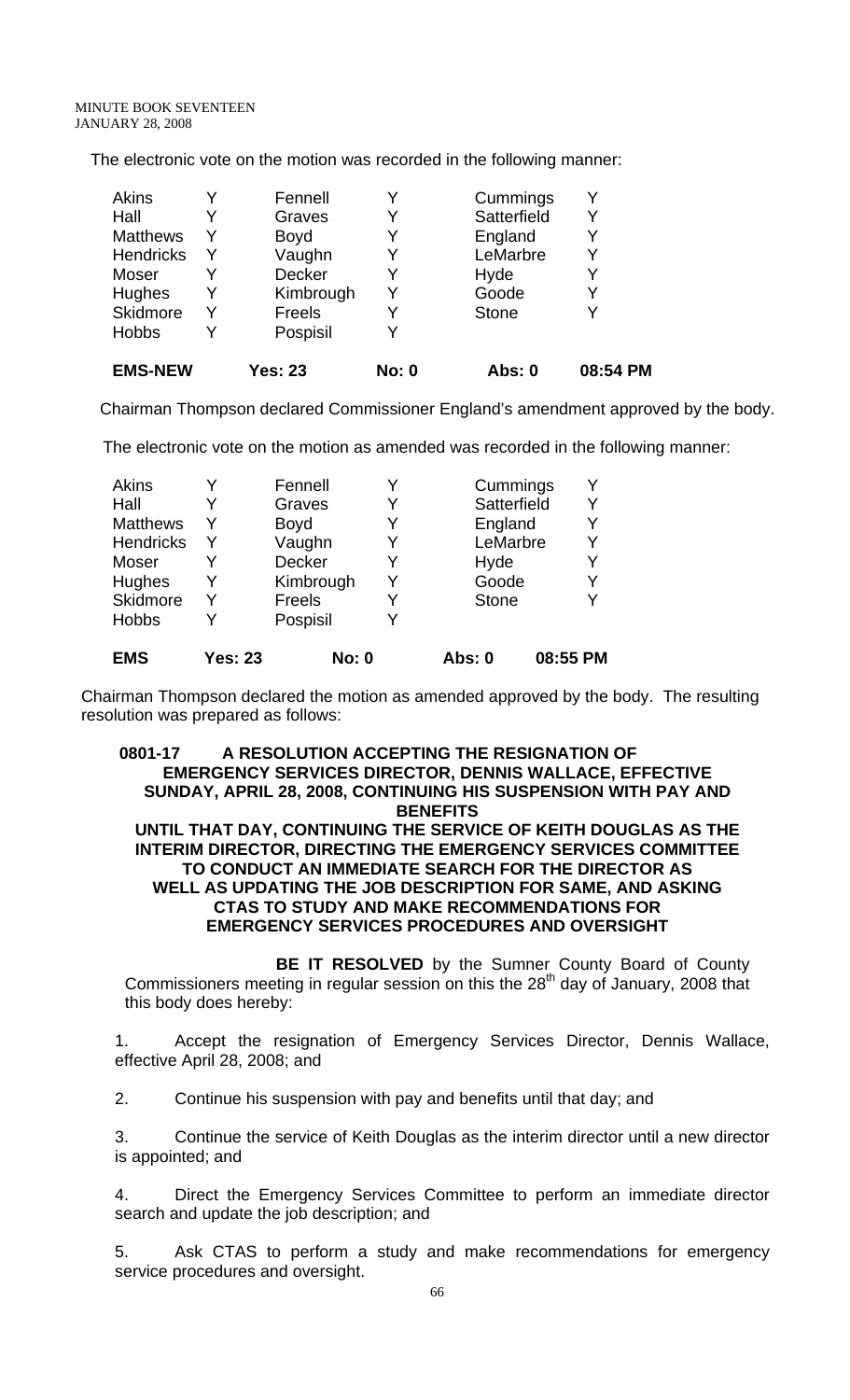## **BUDGET COMMITTEE**

 $\overline{\phantom{a}}$  , and the contribution of the contribution of the contribution of the contribution of the contribution of the contribution of the contribution of the contribution of the contribution of the contribution of the

Commissioner Moser introduced the following resolution and moved for approval; Commissioner Pospisil seconded the motion.

#### **0801-08 A RESOLUTION APPROPRIATING \$16,935.00 FROM THE PLANNING ABATEMENT RESERVE ACCOUNT TO THE VEHICLE ACCOUNT OF THE PLANNING & ZONING DEPARTMENT FOR PURCHASE OF A VEHICLE**

**BE IT RESOLVED** by the Sumner County Board of County Commissioners meeting in regular session on this the  $28<sup>th</sup>$  day of January, 2008 that this body hereby appropriates \$16,935.00 from the Planning Abatement Reserve Account (101-34461) to the Vehicle Account (101-51720-718) of the Office of Planning & Zoning for the purchase of a vehicle.

\_\_\_\_\_\_\_\_\_\_\_\_\_\_\_\_\_\_\_\_\_\_\_\_\_\_\_\_\_\_\_\_\_\_\_\_\_\_\_\_\_\_\_\_\_\_\_\_\_\_\_\_\_\_\_\_\_\_\_\_\_\_\_\_\_

The electronic vote was recorded in the following manner:

|   |                  |              | Abs: 0                         | 08:58 PM |
|---|------------------|--------------|--------------------------------|----------|
|   |                  |              | Pospisil                       | Y        |
|   | Skidmore         |              | <b>Freels</b>                  | Y        |
| Y | Hughes           | Y            | Kimbrough                      | Y        |
| Y | Moser            |              | <b>Decker</b>                  | Y        |
| Y | <b>Hendricks</b> | Y            | Vaughn                         | Y        |
| Y | <b>Matthews</b>  | Y            | <b>Boyd</b>                    | Y        |
|   | Graves           |              | Satterfield                    | Y        |
| Y | Fennell          |              | Cummings                       | N        |
|   |                  | <b>Hobbs</b> | <b>Yes: 23</b><br><b>No: 1</b> |          |

Chairman Thompson declared Resolution 0801-08 approved by the body on the first and final reading.

Commissioner Moser introduced the following resolution and moved for approval; Commissioner Vaughn seconded the motion.

#### **0801-09 A RESOLUTION APPROPRIATING \$23,582.00 TO THE ANIMAL CONTROL BUDGET FOR THE HIRING OF A NEW MANAGERFOR ADOPTION SERVICES AND VOLUNTEER COORDINATION**

**BE IT RESOLVED** by the Sumner County Board of County Commissioners meeting in regular session on this the 28<sup>th</sup> day of January, 2008 that this body does hereby appropriate \$23,582.00 to the Animal Control budget for the hiring of a new manager for adoption services and volunteer coordination with funds to be appropriated from the County General Fund Reserve as shown on the attachment herewith; and

**BE IT FURTHER RESOLVED** that this body does hereby accept the recommendations of County Executive for future study of this area.

\_\_\_\_\_\_\_\_\_\_\_\_\_\_\_\_\_\_\_\_\_\_\_\_\_\_\_\_\_\_\_\_\_\_\_\_\_\_\_\_\_\_\_\_\_\_\_\_\_\_\_\_\_\_\_\_\_\_\_\_\_\_\_\_\_

Without objection, Chairman Thompson recognized the public for comments.

Speaking in favor of improvements to the Animal Control Facility were the following: Heidi Dahlquist of 102 Forest Meadows Drive in Hendersonville Diane Townsend, President and found of Safe Place for Animals, of 622 Neals Lane of Gallatin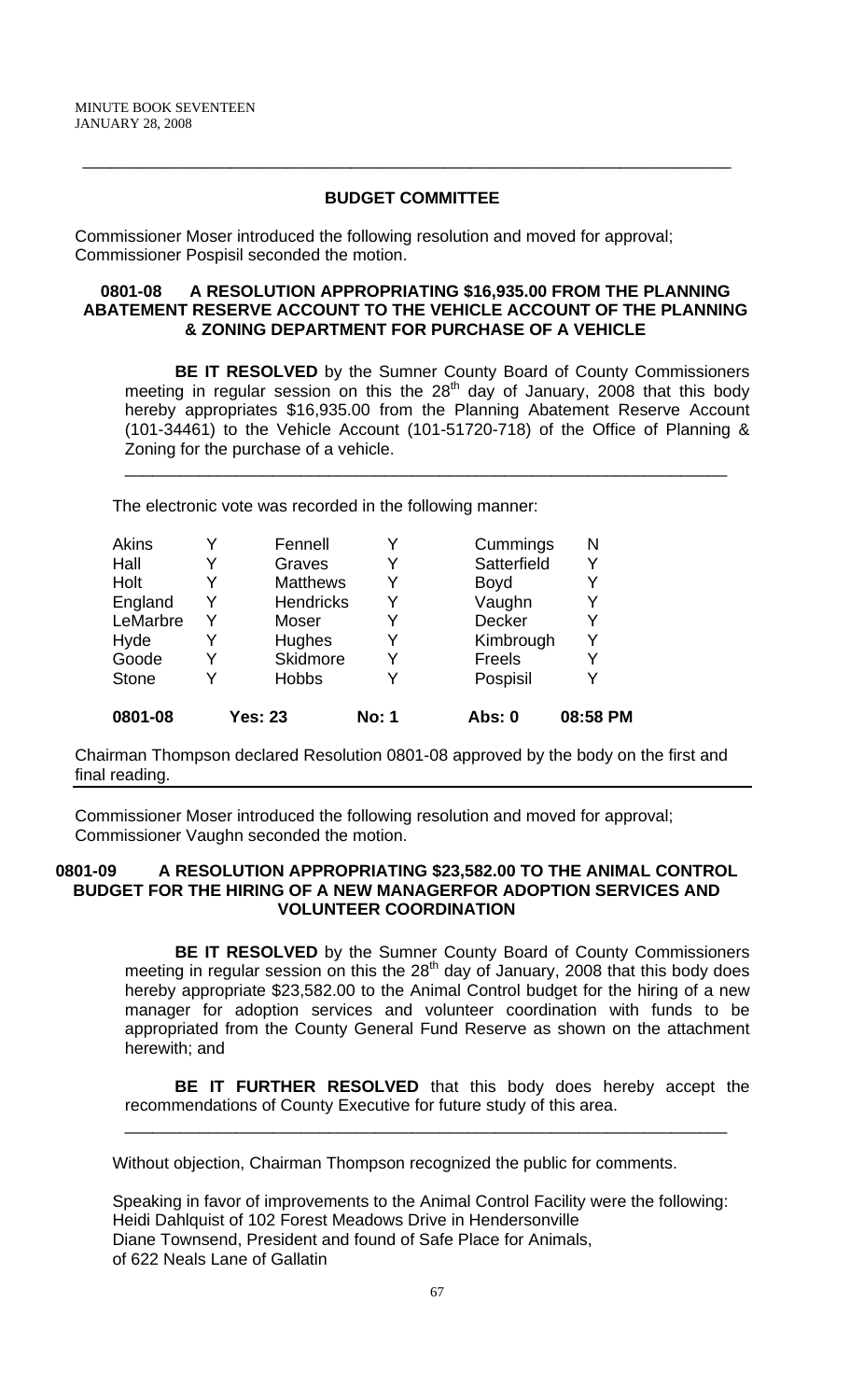Harry Ragsdale of 1184 Plantation Pass of Gallatin Patty Ragsdale of 1184 Plantation Pass of Gallatin Dixie Matl of 133 Bella Vista Drive in Goodlettsville

Commissioner Stone moved, seconded by Commissioner England, to direct the Law Enforcement Subcommittee to study the business plan using the non-profit model of maintaining the County's animal shelter.

Commissioner Cummings moved, seconded by Commissioner Stone, to consider the matter during 2008-09 Budget committee recommendations.

The electronic vote was recorded in the following manner:

| <b>LAW</b>   | <b>Yes: 24</b> |                  | <b>No: 0</b> | Abs: 0        | 09:31 PM |   |
|--------------|----------------|------------------|--------------|---------------|----------|---|
| <b>Stone</b> |                | <b>Hobbs</b>     | Y            | Pospisil      |          | Y |
| Goode        |                | Skidmore         | Y            | <b>Freels</b> |          | Y |
| Hyde         | Y              | Hughes           | Y            | Kimbrough     |          | Y |
| LeMarbre     | Y              | Moser            | Y            | <b>Decker</b> |          | Y |
| England      | Y              | <b>Hendricks</b> | Y            | Vaughn        |          | Y |
| Holt         |                | <b>Matthews</b>  | Y            | <b>Boyd</b>   |          | Y |
| Hall         |                | Graves           | Y            | Satterfield   |          | Y |
| <b>Akins</b> |                | Fennell          | Y            | Cummings      |          | Υ |

Chairman Thompson declared Commissioner Stone's amendment passed.

\_\_\_\_\_\_\_\_\_\_\_\_\_\_\_\_\_\_\_\_\_\_\_\_\_\_\_\_\_\_\_\_\_\_\_\_\_\_\_\_\_\_\_\_\_\_\_\_\_\_\_\_\_\_\_\_\_\_\_\_\_\_\_\_\_\_\_\_\_

The electronic vote was recorded in the following manner:

| 0801-09-2    |   | <b>Yes: 2</b>    | <b>No: 21</b> | Abs: 0        | 09:39 PM |
|--------------|---|------------------|---------------|---------------|----------|
| <b>Hobbs</b> | N | Pospisil         | N             |               |          |
| Goode        | N | <b>Freels</b>    | N             | <b>Stone</b>  |          |
| Hyde         | N | Hughes           | N             | Kimbrough     | N        |
| LeMarbre     | N | Moser            | N             | <b>Decker</b> | N        |
| England      | N | <b>Hendricks</b> | N             | Vaughn        | N        |
| Holt         | N | <b>Matthews</b>  | N             | <b>Boyd</b>   | N        |
| Hall         | N | Graves           | N             | Satterfield   | N        |
| <b>Akins</b> | Ν | Fennell          | N             | Cummings      | Y        |

Chairman Thompson declared Commissioner Cummings' amendment failed. The resulting resolution was prepared as follows:

#### **0801-09 A RESOLUTION APPROPRIATING \$23,582.00 TO THE ANIMAL CONTROL BUDGET FOR THE HIRING OF A NEW MANAGER FOR ADOPTION SERVICES AND VOLUNTEER COORDINATION AND DIRECTING A VOLUNTEER STUDY TO BE CONDUCTED**

**BE IT RESOLVED** by the Sumner County Board of County Commissioners meeting in regular session on this the  $28<sup>th</sup>$  day of January, 2008 that this body does hereby appropriate \$23,582.00 to the Animal Control budget for the hiring of a new manager for adoption services and volunteer coordination with funds to be appropriated from the County General Fund Reserve as shown on the attachment herewith; and

**BE IT FURTHER RESOLVED** that this body does hereby direct the Law Enforcement Committee to study the volunteer business plan and consider ways to outsource or better coordinate volunteer assistance at the facility.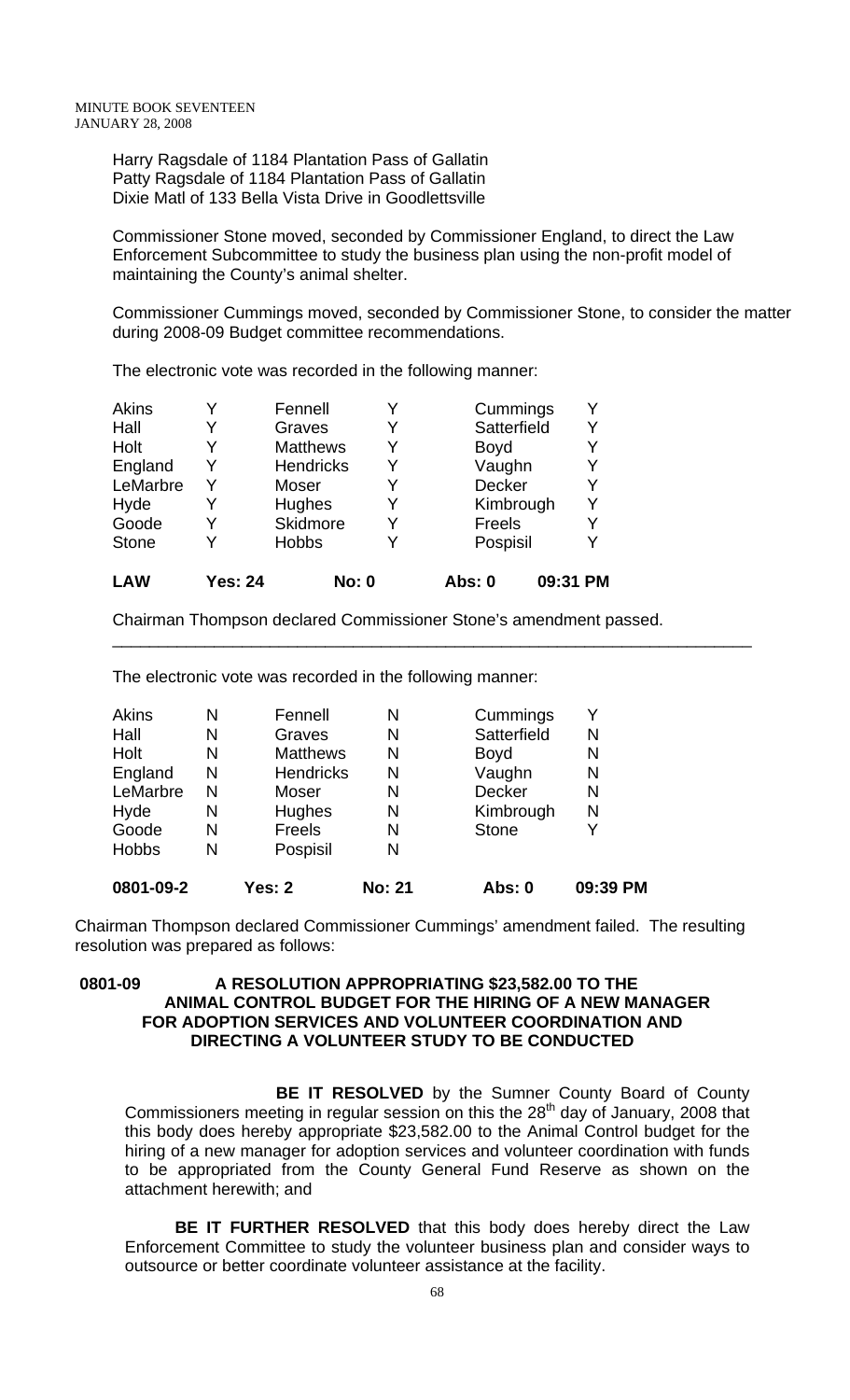| Y | <b>Hobbs</b>     | Y                        | Pospisil      |   |
|---|------------------|--------------------------|---------------|---|
| Y | <b>Skidmore</b>  | Y                        | <b>Freels</b> | Y |
| Y | <b>Hughes</b>    | Y                        | Kimbrough     | Y |
| Y | Moser            | Y                        | <b>Decker</b> | Y |
| Y | <b>Hendricks</b> | Y                        | Vaughn        | Y |
| Y | <b>Matthews</b>  | Y                        | <b>Boyd</b>   | Y |
| Y | Graves           | Y                        | Satterfield   | Y |
| Y | Fennell          | Y                        | Cummings      | Y |
|   |                  | in the following manner: |               |   |

The electronic vote on the main motion was amended was recorded

\_\_\_\_\_\_\_\_\_\_\_\_\_\_\_\_\_\_\_\_\_\_\_\_\_\_\_\_\_\_\_\_\_\_\_\_\_\_\_\_\_\_\_\_\_\_\_\_\_\_\_\_\_\_\_\_\_\_\_\_\_\_\_\_\_\_\_

Chairman Thompson declared Resolution 0801-09 approved as amended by the body.

## **CONSENT AGENDA**

\_\_\_\_\_\_\_\_\_\_\_\_\_\_\_\_\_\_\_\_\_\_\_\_\_\_\_\_\_\_\_\_\_\_\_\_\_\_\_\_\_\_\_\_\_\_\_\_\_\_\_\_\_\_\_\_\_\_\_\_\_\_\_\_\_\_\_\_\_\_\_\_

Commissioner Moser introduced the following resolution and moved for approval; Commissioner Goode seconded the motion.

# **0801-10 A RESOLUTION APPROVING THE FISCAL YEAR 2007-2008 SUMNER COUNTY BOARD OF EDUCATION GENERAL PURPOSE SCHOOL FUND BUDGET AMENDMENTS AND APPROPRIATING AND/OR TRANSFERRING SUCH FUNDS AS REQUIRED**

**BE IT RESOLVED** by the Sumner County Board of County Commissioners meeting in regular session on this the  $28<sup>th</sup>$  day of January, 2008 that this body hereby approves the 2007-2008 Sumner County Board of Education General Purpose School Fund budget amendments and appropriates and/or transfers such funds among the various accounts as shown on the attached schedule which is hereby incorporated as a part of this resolution.

\_\_\_\_\_\_\_\_\_\_\_\_\_\_\_\_\_\_\_\_\_\_\_\_\_\_\_\_\_\_\_\_\_\_\_\_\_\_\_\_\_\_\_\_\_\_\_\_\_\_\_\_\_\_\_\_\_\_\_\_\_\_\_\_\_

#### **0801-11 A RESOLUTION APPROPRIATING \$421.20 AS PASS-THROUGH FUNDS FROM THE ELMER HINTON MEMORIAL LIBRARY FUND RESERVE ACCOUNT TO THE GRANT ACCOUNT**

**BE IT RESOLVED** by the Sumner County Board of County Commissioners meeting in regular session on this the  $28<sup>th</sup>$  day of January, 2008 that this body hereby appropriates \$421.20 as pass-through from the Elmer Hinton Memorial Library Fund Reserve Account (101-35113) to the Grant Account (56500-799-103) as shown on the attachment herewith.

\_\_\_\_\_\_\_\_\_\_\_\_\_\_\_\_\_\_\_\_\_\_\_\_\_\_\_\_\_\_\_\_\_\_\_\_\_\_\_\_\_\_\_\_\_\_\_\_\_\_\_\_\_\_\_\_\_\_\_\_\_\_\_\_\_

## **0801-12 A RESOLUTION APPROPRIATING \$1,800.00 FROM THE COUNTY GENERAL FUND RESERVE ACCOUNT TO THE POSTAGE ACCOUNT OF THE OFFICE OF YOUTH SERVICES FOR POSTAGE**

**BE IT RESOLVED** by the Sumner County Board of County Commissioners meeting in regular session on this the  $28<sup>th</sup>$  day of January, 2008 that this body hereby appropriates \$1,800.00 from the County General Fund Reserve Account (101-39000) to the Postage Account (101-54240-348) of the Office of Youth Service for postage. \_\_\_\_\_\_\_\_\_\_\_\_\_\_\_\_\_\_\_\_\_\_\_\_\_\_\_\_\_\_\_\_\_\_\_\_\_\_\_\_\_\_\_\_\_\_\_\_\_\_\_\_\_\_\_\_\_\_\_\_\_\_\_\_\_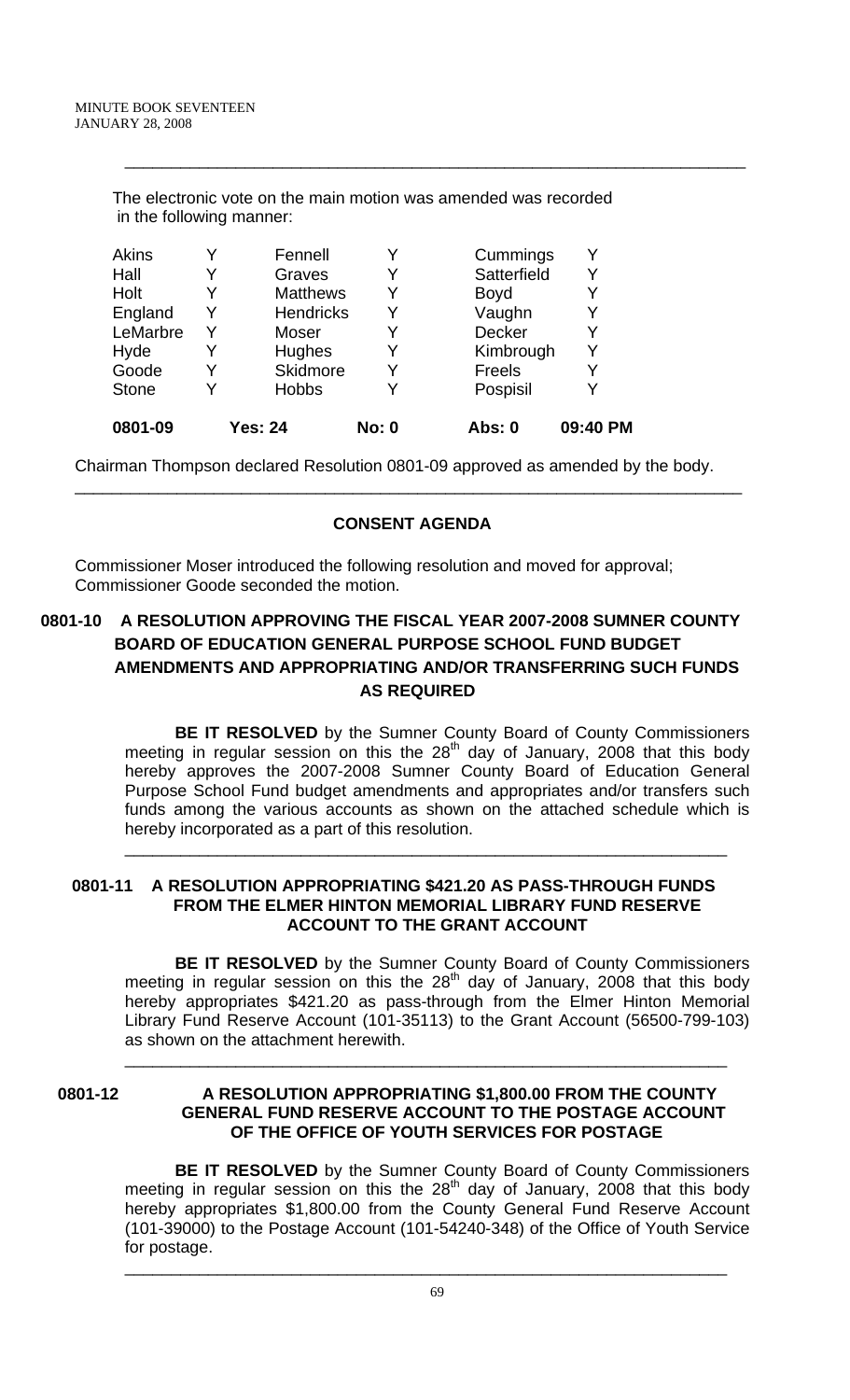#### **0801-13 A RESOLUTION APPROPRIATING \$10,000.00 FROM THE DRUG COURT OTHER ACCOUNT TO VARIOUS ACCOUNTS WITHIN THE OFFICE OF THE DRUG COURT**

**BE IT RESOLVED** by the Sumner County Board of County Commissioners meeting in regular session on this the  $28<sup>th</sup>$  day of January, 2008 that this body hereby appropriates \$10,000.00 from the Drug Court Other Account to various accounts of the Drug Court as shown on the attachment herewith.

\_\_\_\_\_\_\_\_\_\_\_\_\_\_\_\_\_\_\_\_\_\_\_\_\_\_\_\_\_\_\_\_\_\_\_\_\_\_\_\_\_\_\_\_\_\_\_\_\_\_\_\_\_\_\_\_\_\_\_\_\_\_\_\_\_

## **0801-14 A RESOLUTION RESTATING THE POLICY THAT SUMNER COUNTY, TENNESSEE, DOES NOT DISCRIMINATE ON THE BASIS OF RACE, SEX, COLOR, RELIGION, NATIONAL ORIGIN, AGE, DISABILITY OR VETERAN STATUS**

**BE IT RESOLVED** by the Sumner County Board of County Commissioners meeting in regular session on this the  $28<sup>th</sup>$  day of January, 2008 that this body hereby restates its policy that Sumner County, Tennessee, does not discriminate on the basis of race, sex, color, religion, national origin, age, disability or veteran status.

\_\_\_\_\_\_\_\_\_\_\_\_\_\_\_\_\_\_\_\_\_\_\_\_\_\_\_\_\_\_\_\_\_\_\_\_\_\_\_\_\_\_\_\_\_\_\_\_\_\_\_\_\_\_\_\_\_\_\_\_\_\_\_\_\_

## **0801-15 A RESOLUTION DECLARING VARIOUS ITEMS AS SURPLUS AND AUTHORIZING DISPOSAL OR SALE OF SAME PURSUANT TO EXISITING POLICIES AND PROCEDURES**

 **BE IT RESOLVED** by the Sumner County Board of County Commissioners meeting in regular session on this the  $28<sup>th</sup>$  day of January, 2008 that this body does hereby declare the items as surplus as shown on the attachments; and

**BE IT FURTHER RESOLVED,** that the disposal or sale of the same is authorized pursuant to existing policies and procedures.

\_\_\_\_\_\_\_\_\_\_\_\_\_\_\_\_\_\_\_\_\_\_\_\_\_\_\_\_\_\_\_\_\_\_\_\_\_\_\_\_\_\_\_\_\_\_\_\_\_\_\_\_\_\_\_\_\_\_\_\_\_\_\_\_\_

# **PROPERTY TAX REFUNDS**

The following property tax refunds were included on the Consent Agenda:

Michael Rippy etux Theresa, \$21.99; Max T. Barnes, \$344.14; Lloyd Brown, \$233.98; Nicholas Turner etux Shanon, \$258.78; Boral Bricks, \$172.15; Property Tax Collections

The electronic vote was recorded in the following manner:

| 0801-CON         |   | Yes: 23         | <b>No: 0</b> | Abs: 0       | 09:40 PM |
|------------------|---|-----------------|--------------|--------------|----------|
| <b>Hobbs</b>     | Y | Pospisil        |              |              |          |
| Skidmore         | Y | Freels          |              | <b>Stone</b> |          |
| Hughes           | Y | Kimbrough       |              | Goode        |          |
| Moser            | Y | <b>Decker</b>   |              | Hyde         | Y        |
| <b>Hendricks</b> | Y | Vaughn          | Y            | LeMarbre     | Y        |
| Holt             |   | <b>Matthews</b> |              | England      |          |
| Hall             | Y | Graves          | Y            | Satterfield  |          |
| <b>Akins</b>     | Y | Fennell         |              | Cummings     | Y        |
|                  |   |                 |              |              |          |

 Chairman Thompson declared the Consent Agenda approved by the body on the first and final reading.

**\_\_\_\_\_\_\_\_\_\_\_\_\_\_\_\_\_\_\_\_\_\_\_\_\_\_\_\_\_\_\_\_\_\_\_\_\_\_\_\_\_\_\_\_\_\_\_\_\_\_\_\_\_\_\_\_\_\_\_\_\_\_\_\_\_\_\_\_\_\_\_\_** 

#### **ADJOURNMENT**